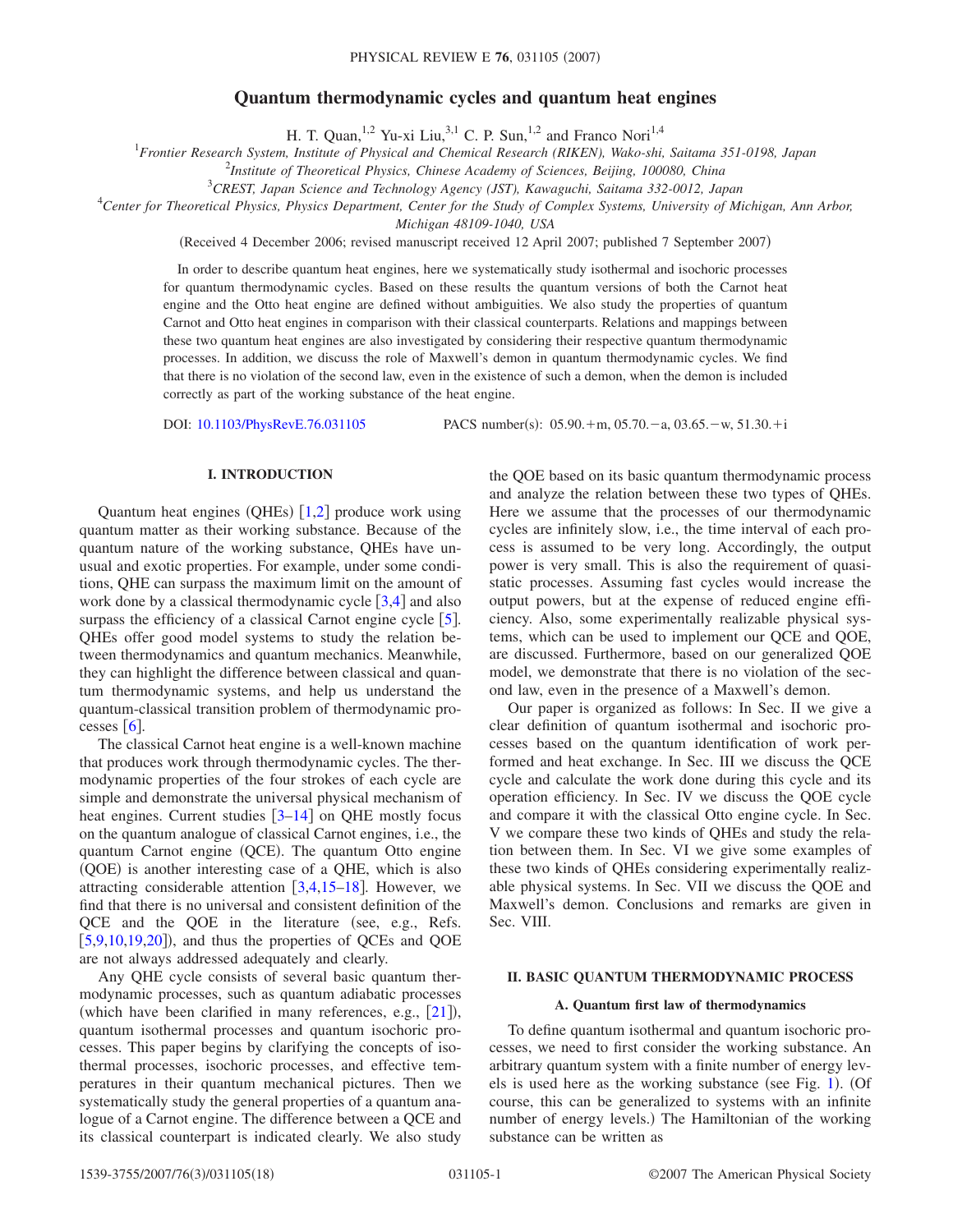<span id="page-1-0"></span>

FIG. 1. (Color online) Schematic diagram of multilevel quantum system as the working substance for a QHE.  $E_n^h$  and  $E_n^l$  are the *n*th eigenenergy of the working substance in the two isochoric processes.

$$
H = \sum_{n} E_n |n\rangle\langle n|,\tag{1}
$$

<span id="page-1-1"></span>where  $|n\rangle$  is the *n*th eigenstate of the system and  $E_n$  is its corresponding eigenenergy. Without loss of generality, we choose the eigenenergy of the ground state  $|0\rangle$  as a reference point (see Appendix A). Then the Hamiltonian ([1](#page-1-1)) can be rewritten as

$$
H = \sum_{n} (E_n - E_0)|n\rangle\langle n|.
$$
 (2)

<span id="page-1-2"></span>Below we will show that it is convenient for our discussion about QHEs to use the Hamiltonian  $(2)$  $(2)$  $(2)$ . The internal energy *U* of the working substance can be expressed as

$$
U = \langle H \rangle = \sum_{n} P_{n} E_{n}, \tag{3}
$$

<span id="page-1-3"></span>for a given occupation distribution with probabilities  $P_n$  in the *n*th eigenstate.

To clearly define quantum isothermal and isochoric processes, we need to identify the quantum analogues of the heat exchange  $dQ$  and the work performed  $dW$ . From Eq.  $(3)$  $(3)$  $(3)$  we have

$$
dU = \sum_{n} \left( E_n dP_n + P_n dE_n \right). \tag{4}
$$

<span id="page-1-5"></span>In classical thermodynamics, the first law of thermodynamics is expressed as

$$
dU = dQ + dW, \tag{5}
$$

<span id="page-1-6"></span>where  $dQ = TdS$ , and  $dW = \sum_i Y_i dy_i$  [[22](#page-17-3)]; *T* is the temperature and *S* is the entropy;  $y_i$  is the generalized coordinates and  $Y_i$ is the generalized force conjugated to  $y_i$ . Due to the relationship  $S = -k_B \sum_i P_i \ln P_i$  between the entropy *S* and the probabilities  $P_i$ , we can make the following identification  $[3,4,17]$  $[3,4,17]$  $[3,4,17]$  $[3,4,17]$  $[3,4,17]$ 

$$
dQ = \sum_{n} E_n dP_n, \tag{6}
$$

$$
dW = \sum_{n} P_n dE_n.
$$
 (7)

<span id="page-1-4"></span>Equation ([7](#page-1-4)) implies that the work performed corresponds to the change in the eigenenergies  $E_n$ , and this is in accordance with the fact that work can only be performed through a change in the generalized coordinates of the system, which in turn gives rise to a change in the eigenenergies  $[4,23]$  $[4,23]$  $[4,23]$  $[4,23]$ . Thus the quantum version of the first law of thermodynamics  $dU = dQ + dW$  just follows from Eq. ([4](#page-1-5)) with the quantum identifications of heat exchange and work performed in Eqs. ([6](#page-1-6)) and ([7](#page-1-4)). Different from  $dQ = TdS$ , which is applicable only to the thermal equilibrium case, below we will see that Eqs.  $(6)$  $(6)$  $(6)$  and  $(7)$  $(7)$  $(7)$  are applicable to both the thermal equilibrium case [see e.g., Eq.  $(36)$  $(36)$  $(36)$ ] and the nonequilibrium case [see, e.g., Eq.  $(21)$  $(21)$  $(21)$ ].

### **B. Quantum isothermal process**

Let us now consider the quantum versions of some thermodynamic processes. First we study quantum isothermal processes. In quantum isothermal processes, the working substance, such as a particle confined in a potential energy well, is kept in contact with a heat bath at a constant temperature. The particle can perform positive work to the outside, and meanwhile absorb heat from the bath. Both the energy gaps and the occupation probabilities need to change simultaneously, so that the system remains in an equilibrium state with the heat bath at every instant. Specifically, let us consider a two-level system with the excited state  $|e\rangle$ , the ground state  $|g\rangle$ , and a single energy spacing  $\Delta$ . In the quasistatic quantum isothermal process, the ratio  $r = P_e / P_g$  of the two occupation probabilities,  $P_e$  and  $P_g$ , must satisfy the Boltzmann distribution  $r = P_e / P_g = \exp[-\beta \Delta(t)]$  and also the normalization condition  $P_e + P_g = 1$ .  $\Delta(t)$  changes slowly with time *t*, and accordingly *r* can be written as

$$
r \equiv r(t) = \frac{P_e}{P_g} = e^{-\beta \Delta(t)},\tag{8}
$$

where  $\beta = 1/k_B T$ ,  $k_B$  is the Boltzmann constant and *T* is the temperature. In a sufficiently slow process, at every instant the system remains in thermodynamic equilibrium with the heat bath.

#### **C. Effective temperature**

We can also define an effective temperature  $T_{\text{eff}}$  for any two-level system according to the ratio  $r(t)$  and the level spacing  $\Delta(t)$ . For a two-level system with energy levels  $E_e$ and *Eg*, even in a nonequilibrium state, we can imagine that it is in a virtual equilibrium state with the effective temperature

$$
T_{\rm eff} = \frac{1}{k_B \beta_{\rm eff}} = \frac{\Delta(t)}{k_B} \left( \ln \frac{P_g}{P_e} \right)^{-1},\tag{9}
$$

<span id="page-1-7"></span>as long as the level spacing  $\Delta(t)$  and the energy level distributions  $P_g$  and  $P_e$  are known. Of course, Eq. ([9](#page-1-7)) cannot be directly generalized to the case with more than two levels. For example, for a three-level system with occupation prob-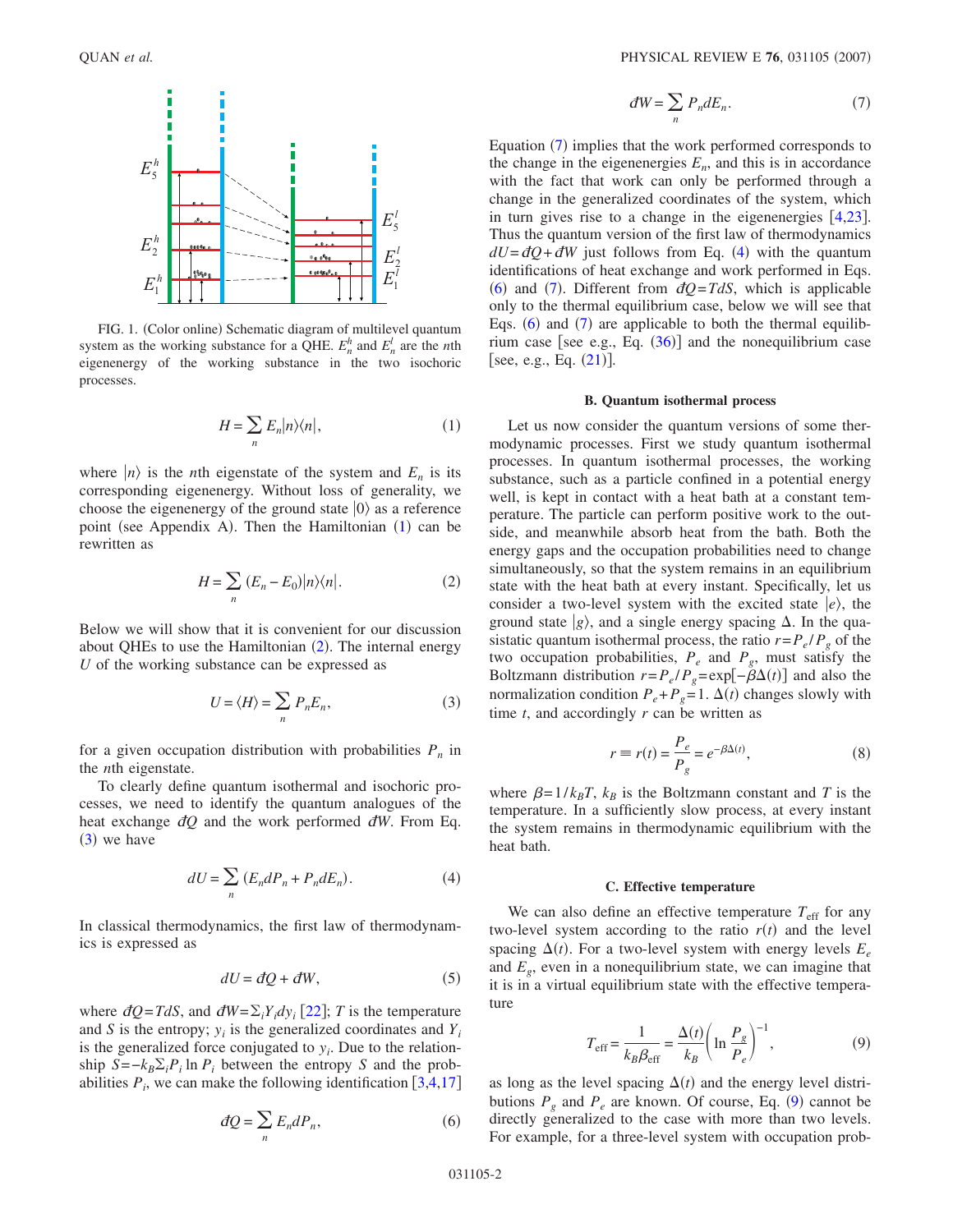<span id="page-2-0"></span>

|  | TABLE I. Quantum vs classical thermodynamic processes. Here we use "INV" to indicate the invariance of a thermodynamic quantity                     |  |  |  |  |  |
|--|-----------------------------------------------------------------------------------------------------------------------------------------------------|--|--|--|--|--|
|  | and "VAR" to indicate that it varies or changes. U is the internal energy of the working substance; T, P, $E_n$ , $P_n$ are defined in Sec. II. The |  |  |  |  |  |
|  | working substance of the classical thermodynamic processes considered here is the ideal classical gas.                                              |  |  |  |  |  |

|                | Isothermal process                                                  | Isochoric process                                                                  | Adiabatic process                                                             |  |  |
|----------------|---------------------------------------------------------------------|------------------------------------------------------------------------------------|-------------------------------------------------------------------------------|--|--|
| Classical      | Heat absorbed or released<br>Work done<br>INV: $U, T$ VAR: $P, V$   | Heat absorbed or released<br>No work done<br>VAR: $P, T$<br>INV: V                 | No heat exchange.<br>Work done<br>VAR: $P, T, V$                              |  |  |
| <b>Ouantum</b> | Heat absorbed or released<br>Work done<br>INV: T VAR: $U, E_n, P_n$ | Heat absorbed or released<br>No work done<br>INV: $E_n$ VAR: $P_n, T_{\text{eff}}$ | No heat exchange.<br>Work done<br>VAR: $E_n$ , $T_{\text{eff}}$<br>$INV: P_n$ |  |  |

abilities  $P_a$ ,  $P_b$ , and  $P_c$  in three states denoted by  $|a\rangle$ ,  $|b\rangle$ , and  $|c\rangle$ , if the two-level spacings  $\Delta_{ab}(t)$  and  $\Delta_{bc}(t)$  do not satisfy the relation

$$
\frac{1}{\Delta_{ab}(t)} \ln \frac{P_a}{P_b} = \frac{1}{\Delta_{bc}(t)} \ln \frac{P_b}{P_c},
$$
\n(10)

we cannot define a unique effective temperature. The subset  $\{|a\rangle, |b\rangle\}$  can have an effective temperature defined by Eq. ([9](#page-1-7)), while the subset  $\{|b\rangle, |c\rangle\}$  would have a different effective temperature. We will discuss this point in detail in a QCE cycle in Sec. III.

### **D. Quantum isochoric process**

A quantum isochoric process has similar properties to that of a classical isochoric process. In a quantum isochoric process, the working substance is placed in contact with a heat bath. No work is done in this process while heat is exchanged between the working substance and the heat bath. This is the same as that in a classical isothermal process. In a quantum isochoric process the occupation probabilities  $P_n$ and thus the entropy *S* change, until the working substance finally reaches thermal equilibrium with the heat bath. In a classical isochoric process the pressure *P* and the temperature *T* change, and the working substance reaches thermal equilibrium with the heat bath only at the end of this process. For example, if the working substance is chosen to be a particle confined in a infinite square well potential, no work is done during a quantum isochoric process when heat is absorbed or released, and the occupation probabilities in every eigenstate satisfy Boltzmann distribution at the end of the isochoric process.

### **E. Quantum adiabatic process**

A classical adiabatic thermodynamic process can be formulated in terms of a microscopic quantum adiabatic thermodynamic process. Because quantum adiabatic processes proceed slow enough such that the generic quantum adiabatic condition is satisfied, then the population distributions remain unchanged,  $dP_n = 0$ . According to Eq. ([6](#page-1-6)),  $dQ = 0$ , there is no heat exchange in a quantum adiabatic process, but work can still be nonzero according to Eq. ([7](#page-1-4)). A classical adiabatic process, however, does not necessarily require the occupation probabilities to be kept invariant. For example, when the process proceeds very fast, and the quantum adiabatic condition is not satisfied, internal excitations will likely occur, but there is no heat exchange between the working substance and the external heat bath. This thermodynamic process is classical adiabatic but not quantum adiabatic. Thus it can be verified that a classical adiabatic process includes, as a subset, a quantum adiabatic process; but the inverse is not valid  $\lceil 17 \rceil$  $\lceil 17 \rceil$  $\lceil 17 \rceil$ .

The properties of both classical and quantum thermodynamic process are listed in Table [I,](#page-2-0) to facilitate the comparison between these two processes. The table indicates if heat is absorbed or released (first row), if work is done (second row), and which quantity varies (indicated by "VAR") and which are invariant (indicated by "INV") in the third row.

## **III. QUANTUM CARNOT ENGINE CYCLE**

In the preceding section, we defined quantum isothermal processes. Based on this definition, in this section, we study the QCE cycle and its properties. The QCE cycle (see Fig. [2](#page-3-0)) for an example of a QCE based on a two-level system), just like its classical counterpart, consists of two quantum isothermal processes  $(A \rightarrow B \text{ and } C \rightarrow D)$  and two quantum adiabatic processes  $(B \rightarrow C \text{ and } D \rightarrow A)$ . During the isothermal expansion process from *A* to *B*, the particle confined in the potential well is kept in contact with a heat bath at temperature  $T_h$ , while the energy levels of the system change much slower than the relaxation of the system, so that the particle is always kept in thermal equilibrium with the heat bath. Below, we consider both cases: two-level and multilevel systems.

# **A. Thermodynamic reversibility of the quantum Carnot engine cycle**

It is well known that quantum mechanical reversibility is associated with quantum mechanical unitary evolution. Different from quantum mechanical reversibility, thermodynamic reversibility accompanies the heat bath and the effective temperature of the working substance. In this paper we focus on the thermodynamic reversibility.

We emphasize that, in order to ensure that the cycle is thermodynamically *reversible*, two conditions on the quan-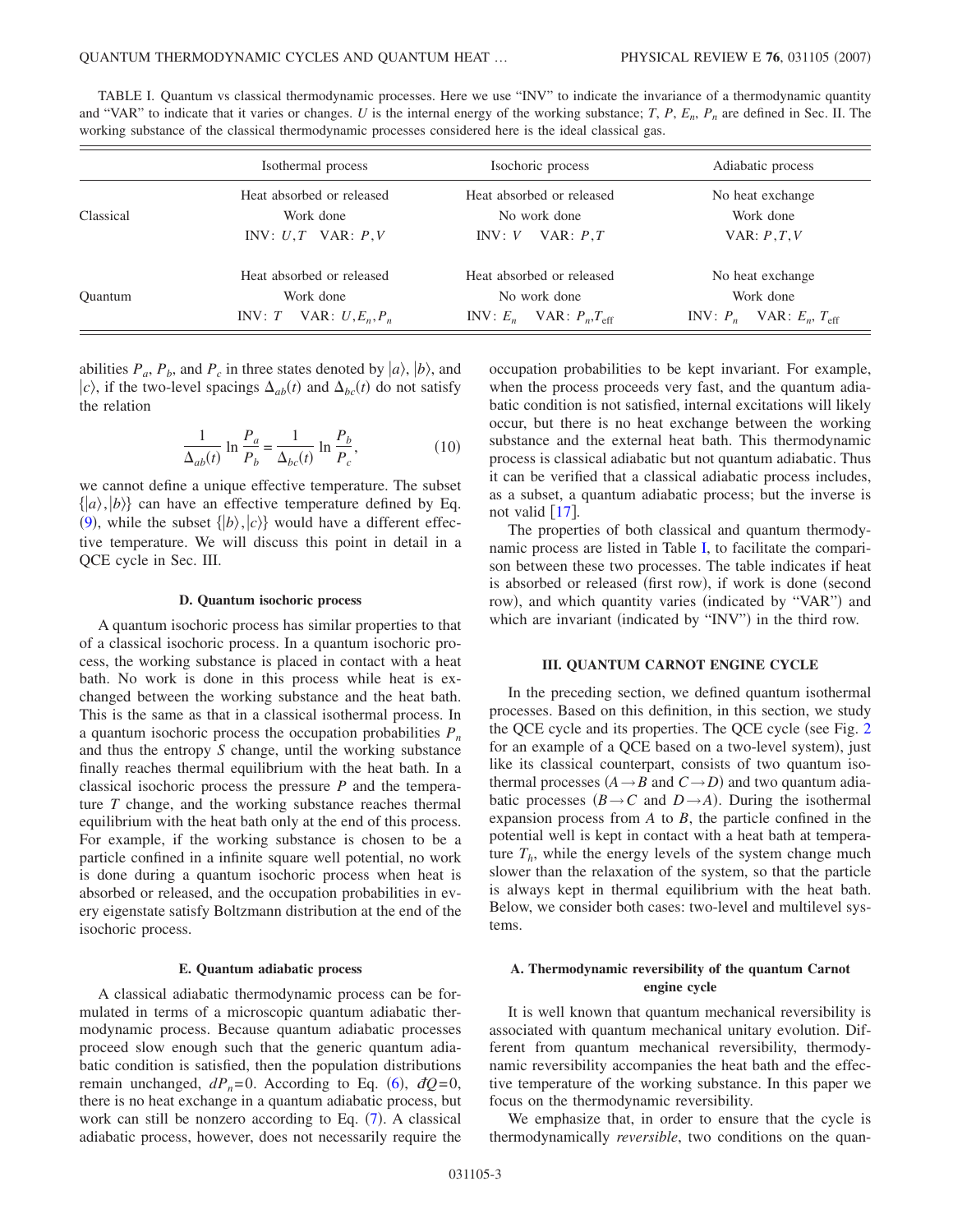<span id="page-3-0"></span>

FIG. 2. (a): A schematic diagram of a *quantum* Carnot engine based on a two-level quantum system.  $\Delta$  is the level spacing between the two energy levels.  $P_e$  is the occupation probability in the excited state. The process from  $A$  to  $B$  ( $C$  to  $D$ ) is the isothermal expansion (compression) process, in which the working substance is put in contact with the high (low) temperature heat bath. The processes from *B* to *C* and from *D* to *A* are two adiabatic processes. (b): Pressure-volume (P-V) diagram for a *classical* Carnot engine with ideal gas as the working substance. The process from 1 to 2 (from 3 to 4) is the classical isothermal expansion (compression) process with temperature  $T_h$   $(T_l)$ , and the process from 2 to 3 (4 to 1) is the classical adiabatic expansion (compression) process.  $V_2$ and  $V_3$  are the volume of the working substance at 2 and 3, respectively. (c) Temperature-entropy (*T*-*S*) diagram [[27](#page-17-8)] for both a *quantum* Carnot engine based on a two-level quantum system and a *classical* Carnot engine with ideal gas as the working substance. This *T*-*S* diagram bridges the *quantum* and *classical* Carnot engine.

tum adiabatic process are required: (1) after the quantum adiabatic process  $(B \rightarrow C)$ , we can use an effective temperature  $T_l$  to characterize the working substance, i.e., the working substance still satisfies the Boltzmann distribution after the quantum adiabatic process; and (2) the effective temperature  $T_l$  of the working substance, after the quantum adiabatic process, equals the temperature  $T_l$  of the heat bath of the following quantum isothermal process  $(C \rightarrow D)$ . When either condition is not satisfied, a thermalization process  $[24,25]$  $[24,25]$  $[24,25]$  $[24,25]$  of the working substance is inevitable before the quantum isothermal process  $(C \rightarrow D)$ . In the thermalization process, the total entropy increase of the working substance plus the bath is nonzero. Hence, this thermalization process is irreversible.

It can be proved that the above two conditions are equivalent to the following two conditions: (i) all energy gaps were changed by the same ratio in the quantum adiabatic process, i.e.,  $E_n(B) - E_m(B) = \lambda [E_n(C) - E_m(C)]$  and  $E_n(A) - E_m(A)$  $= \lambda [E_n(D) - E_n(D)]$  (*n*=0,1,2,...); and (ii) the ratio of the change of the energy gaps in the adiabatic process (from *B* to  $C$  or from  $A$  to  $D$ ) must equal the ratio of the two temperatures of the heat baths, i.e.,  $\lambda = T_h / T_l$ .

First, it is easy to see that these two conditions, (i) and (ii), listed above are sufficient for the previous conditions (1) and (2) presented initially. Next, we prove that the two conditions (i) and (ii) are also necessary for the two conditions  $(1)$  and  $(2)$ . Let us assume that the working substance is in equilibrium with a heat bath at temperature  $T<sub>h</sub>$  at the instant *B* before the adiabatic process  $(B \rightarrow C)$ . In this case the quantum state is described by a density operator

$$
\rho(B) = \frac{1}{Z} \sum_{n} \exp[-\beta_n E_n(B)] |n(B)\rangle \langle n(B)|. \tag{11}
$$

After the adiabatic process is completed, at instant *C* in Fig. [2,](#page-3-0) the eigenenergies of the working substance become  $E_n(C)$ , and the working substance reaches an effective temperature  $T_l$ . The occupation probabilities  $P_n$  of the working substance are kept unchanged during the adiabatic process  $(B \rightarrow C)$ , and they satisfy the Boltzmann distribution. Thus, for any eigenstates  $|n\rangle$  and  $|m\rangle$ , the occupation probabilities  $P_n$  and *Pm* satisfy

$$
\frac{P_n(B)}{P_m(B)} = \frac{\exp[-\beta_h E_n(B)]}{\exp[-\beta_h E_m(B)]} = \frac{P_n(C)}{P_m(C)} = \frac{\exp[-\beta_l E_n(C)]}{\exp[-\beta_l E_m(C)]}.
$$
\n(12)

<span id="page-3-1"></span>That is,

$$
E_n(C) - E_m(C) = \frac{T_l}{T_h} [E_n(B) - E_m(B)],
$$
 (13)

for any  $m, n$ . Equation  $(13)$  $(13)$  $(13)$  is just a combination of conditions (i) and (ii). Thus we have proved that the two conditions (i) and (ii) are sufficient for the previous conditions (1) and  $(2)$ .

Hence, we have proven that (i) all energy gaps change by the same ratio in the quantum adiabatic process, and (ii) this ratio equals to the ratio of the temperatures of the two heat baths, summarized in Eq.  $(13)$  $(13)$  $(13)$ , are sufficient and necessary conditions for the QCE to be thermodynamically reversible.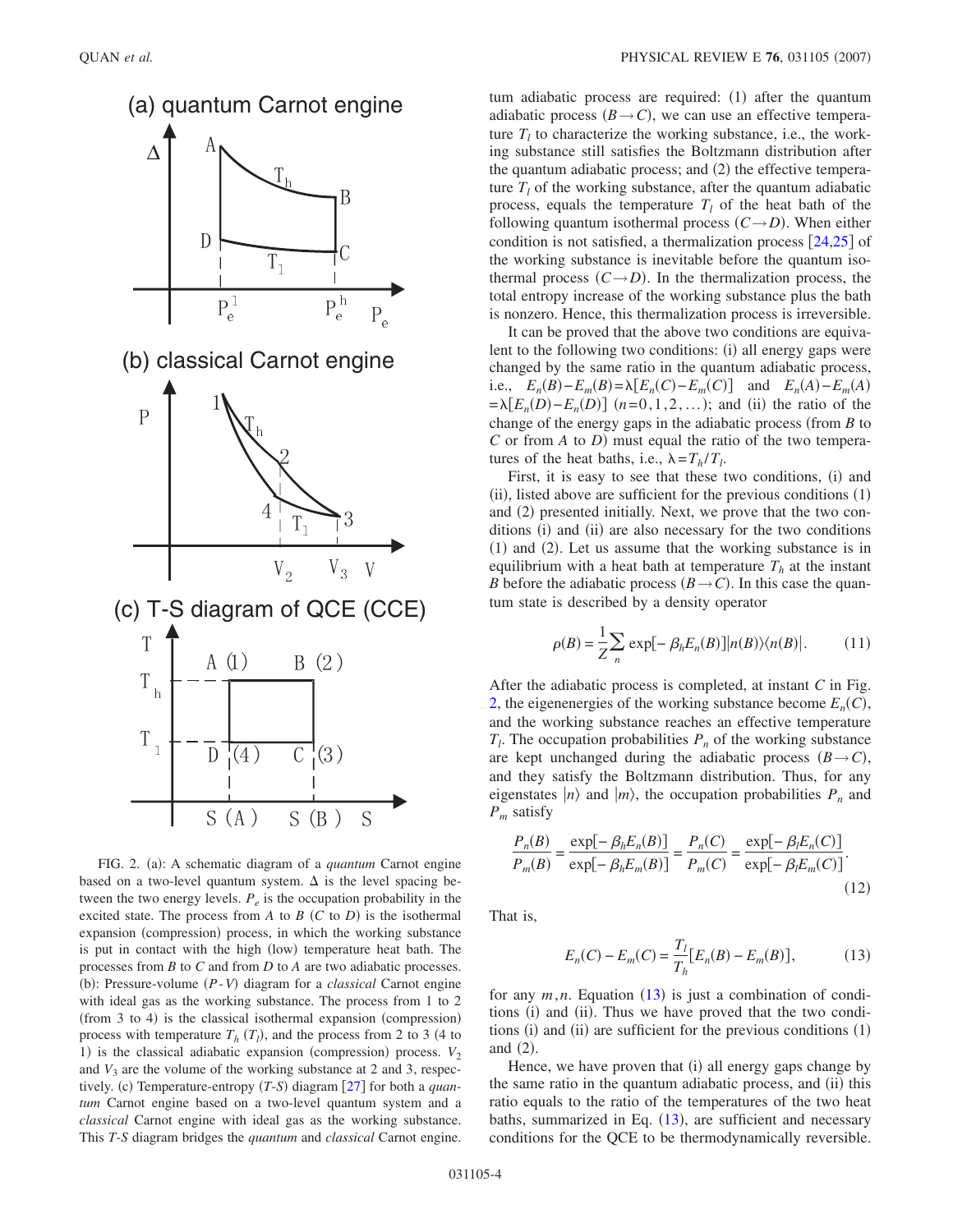We would like to mention that these two conditions (i) and (ii) (mathematical requirements) can be satisfied in some realistic physical systems. Examples of QCEs based on some concrete physical systems will be discussed in Sec. VI.

# **B. Work and efficiency of a quantum Carnot engine cycle**

Now we analyze the operation efficiency  $\eta_c$  of the QCE introduced above. For simplicity, instead of applying Eq.  $(6)$  $(6)$  $(6)$ , we use  $dQ = TdS$  to calculate the heat exchange  $dQ$  in any quantum isothermal (QIT) process. Because the temperature of the heat bath is kept invariant in the quantum isothermal process, the heat absorbed  $Q_{\text{in}}^{\text{QIT}}$  and released  $Q_{\text{out}}^{\text{QIT}}$  in the quantum isothermal expansion and compression processes can be calculated as follows:

$$
Q_{\text{in}}^{\text{QIT}} = T_h[S(B) - S(A)] > 0,\tag{14}
$$

$$
Q_{\text{out}}^{\text{QIT}} = T_L[S(C) - S(D)] > 0,\tag{15}
$$

<span id="page-4-6"></span><span id="page-4-2"></span><span id="page-4-1"></span>where  $T_h$  and  $T_l$  are the temperatures of the two different heat baths, and

$$
S(i) = -k_B \sum_{n} \frac{\exp[-\beta_i E_n(i)]}{Z(i)} [-\beta_i E_n(i) - \ln Z(i)], \quad (16)
$$

are the entropies of the working substance at different instants *i*=*A*, *B*, *C*, *D* [see Fig. [3](#page-4-0)(a)]. Here,  $\beta_{A,B} = 1/k_B T_h$ ,  $\beta_{C,D} = 1/k_B T_l$ . In obtaining the above result, we have used the Boltzmann distribution of a thermal equilibrium state, i.e.,  $\rho = (1/Z)\sum_{n} \exp(-\beta E_n) |n\rangle\langle n|$ , where *Z*=Tr exp(*-* $\beta H$ ) is the partition function. Of course,  $Q_{\text{in}}^{\text{QIT}}$  and  $Q_{\text{out}}^{\text{QIT}}$  can also be obtained through Eq.  $(6)$  $(6)$  $(6)$  in a quantum manner [this will become clear later on, see Eqs.  $(36)$  $(36)$  $(36)$  and  $(37)$  $(37)$  $(37)$ ]. These equivalent approaches can describe the microscopic mechanism of a classical Carnot engine cycle.

Now, we would like to calculate the work  $W_C$  done during a QCE cycle and its operation efficiency  $\eta_c$ . From Eqs. ([14](#page-4-1)) and ([15](#page-4-2)) and the first law of thermodynamics we obtain the net work done during a QCE cycle,

$$
W_{\rm C} = Q_{\rm in}^{\rm QIT} - Q_{\rm out}^{\rm QIT} = (T_h - T_l)[S(B) - S(A)],\tag{17}
$$

<span id="page-4-5"></span>where we have used the relations  $S(B) = S(C)$  and  $S(A)$  $=S(D)$ . This equivalence is due to the fact that the occupation probabilities and thus the entropy remain invariant in any quantum adiabatic process. The efficiency  $\eta_c$  of the QCE is

$$
\eta_{\rm C} = \frac{W_{\rm C}}{Q_{\rm in}^{\rm QIT}} = 1 - \frac{T_l}{T_h},\tag{18}
$$

<span id="page-4-3"></span>which is just the efficiency of a classical Carnot engine. From Eq.  $(13)$  $(13)$  $(13)$  we see that the ratio of the temperature in the efficiency  $[Eq. (18)]$  $[Eq. (18)]$  $[Eq. (18)]$  of the QCE can also be replaced by the ratio of the energy gaps

$$
\eta_{\rm C} = 1 - \frac{E_n(C) - E_m(C)}{E_n(B) - E_m(B)}.\tag{19}
$$

<span id="page-4-4"></span>This expression of the efficiency  $\eta_c$  in terms of the ratio of the energy gaps resembles that of a QOE for a multilevel

<span id="page-4-0"></span>

FIG. 3. (Color online) (a) A schematic diagram of a *quantum* Otto engine based on a two-level quantum system. Dotted red and dashed black curves refer to the isothermal processes.  $\Delta_h$  and  $\Delta_l$  are the level spacings of the two-level system during the two isochoric processes  $(A \rightarrow B$  and  $C \rightarrow D$ ).  $P_e^h$  and  $P_e^l$  are the occupation probabilities in the excited state. The processes from *A* to *B* and from *C* to *D* are isochoric processes, while the processes from *B* to *C* and from *D* to *A* are quantum adiabatic processes.  $T(i)$ ,  $(i=A, B, C, D)$ are the effective temperatures of the working substance at instant *i*, and  $T(B) = T_h$ ,  $T(D) = T_l$ . (b) Pressure-volume,  $(P - V)$ , diagram of a *classical* Otto engine.  $V_h$  and  $V_l$  are the volume of the working substance in the two classical isochoric processes. The process from 1 to 2 (3 to 4) is a classical isochoric heating (cooling) process, and the process from 2 to 3  $(4 \text{ to } 1)$  is the classical adiabatic expansion (compression) process. The temperature of the working substance at 2 and 4 equal to the temperatures of the two heat baths,  $T_h$  and  $T_l$ , respectively. (c) Temperature-entropy (*T*-*S*) diagram [[27](#page-17-8)] for both a *quantum* Otto engine based on a two-level quantum system and a *classical* Otto engine with ideal gas as the working substance. This *T*-*S* diagram bridges the *quantum* and *classical* Otto engine.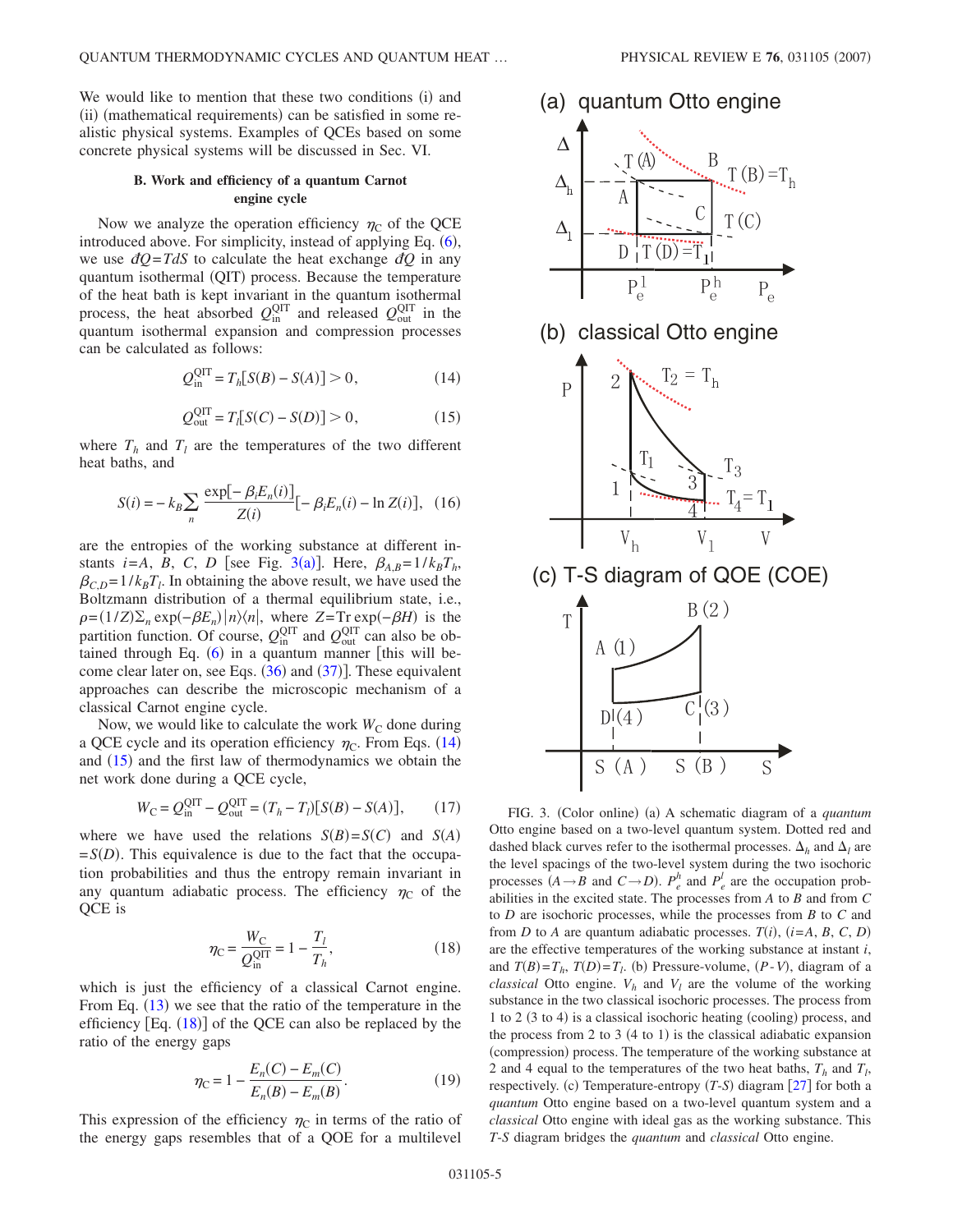<span id="page-5-1"></span>TABLE II. Quantum Carnot engines versus classical Carnot engines. Here "CIT" refers to "classical isothermal process" while "CA" is an abbreviation for a "classical adiabatic process." "QIT" and "QA" refer to "Quantum isothermal process" and "quantum adiabatic process," respectively.  $V_2$ ,  $V_3$ ,  $E_n(B)$ , and  $E_n(C)$  are defined in Fig. [2;](#page-3-0)  $\gamma$  is the adiabatic exponent [[27](#page-17-8)].

|           | <b>Strokes</b> | Requirement on the CA and QA                                                   | Efficiency               | Positive-work condition |
|-----------|----------------|--------------------------------------------------------------------------------|--------------------------|-------------------------|
| Classical | CIT-CA-CIT-CA  | $\frac{T_l}{T_h} = \left(\frac{V_2}{V_2}\right)^{\gamma - 1}$                  | $\eta = 1 - \frac{r}{T}$ | $T_h > T_l$             |
| Quantum   | QIT-QA-QIT-QA  | $\frac{T_l}{T_h} = \frac{E_n(C) - E_m(C)}{E_n(B) - E_m(B)}$ for $\forall m, n$ | $\eta = 1 - \frac{1}{T}$ | $T_h > T_l$             |

case in Refs.  $[3,17]$  $[3,17]$  $[3,17]$  $[3,17]$  [see also Eq.  $(24)$  $(24)$  $(24)$  below]. However, in spite of the apparent similarities between these two expressions for the efficiencies, we emphasize that they are quite different. Here,  $E_n(B) - E_m(B)$  and  $E_n(C) - E_m(C)$ , in Eq.  $(19)$  $(19)$  $(19)$ , are the energy gaps at the beginning  $(B)$  and at the end *(C)* of the quantum adiabatic expansion process  $(B \rightarrow C)$ . In the expression for the efficiency  $\eta_0$  for a multilevel QOE, however, the energy gaps are those in two quantum isochoric processes  $[3,17]$  $[3,17]$  $[3,17]$  $[3,17]$ . Hence, the efficiency in Eq.  $(19)$  $(19)$  $(19)$  for a QCE is quite different from that for a QOE, even though they both look similar. Further discussions on this will be given in Sec. IV.

In order to extract positive work from the bath, Eq.  $(18)$  $(18)$  $(18)$ imposes a constraint,  $T_h > T_l$ , on the temperatures of the two heat baths. This constraint, known as the positive-work condition (PWC), is the same as that of its classical counterpart. What is more, the schematic temperature-entropy  $(T - S)$  diagrams for both a QCE cycle and a classical Carnot engine cycle are the same [see Fig.  $2(c)$  $2(c)$ ]. For the above reasons, we believe it is convincible that our QCE model is a quantum mechanical analogue of a classical Carnot engine. We compare the properties of a QCE and a classical Carnot engine and list them in Table [II.](#page-5-1)

### **C. Internal energy**

It is well known that an ideal classical Carnot engine cycle consists of two classical isothermal and two classical adiabatic processes. When the working substance is the ideal gas, the internal energy of the working substance remains invariant in the classical isothermal process, because the internal energy of the ideal gas depends on the temperature only. This assumption for classical isothermal processes based on classical ideal gas could be true for a classical Carnot engine using a working substance other than an ideal gas. But in the quantum version, the quantum isothermal and quantum adiabatic processes should be redefined microscopically based on quantum mechanics. In principle, the classical result could change when considering the quantum nature (discrete energy levels) of the working substance.

We now would like to verify whether the internal energy of the working substance remains invariant during the isothermal process. At the four instants *A*,*B*,*C*, and *D* of the QCE cycle (see Fig.  $2$ ), the internal energies are, respectively,

$$
U(i) = \operatorname{Tr}[\rho(i)H(i)], \quad i = A, B, C, D. \tag{20}
$$

In Appendix B we prove that  $U(A) \neq U(B)$  and  $U(C)$  $\neq U(D)$  for some QCE cycles based on several experimentally realizable systems. Hence, in the quantum version of a Carnot engine, we cannot simply assume that the heat absorbed (released) by the working substance is equal to the work done by (on) the working substance in the isothermal process, as we do in classical Carnot engine with the ideal gas as the working substance. This observation is crucial for the following discussion.

Here we would like to indicate that, the quantum isoenergetic process in Refs.  $[7,8]$  $[7,8]$  $[7,8]$  $[7,8]$  is not a quantum analogue of the classical isothermal process of a classical Carnot engine, because it requires the temperature of the heat bath to change. Thus the thermodynamic cycle described in Refs.  $[7,8]$  $[7,8]$  $[7,8]$  $[7,8]$  is actually not a QCE cycle.

## **IV. QUANTUM OTTO ENGINE CYCLE**

In practice, the heat engines most widely used in automobiles, the internal combustion engine, operate using Ottocycle engines  $[18]$  $[18]$  $[18]$ , which consist of two classical isochoric and two classical adiabatic processes. Similar to the Carnot engine, the quantum analogue of the classical Otto engine is also proposed in Refs.  $[3,9,10,17,19]$  $[3,9,10,17,19]$  $[3,9,10,17,19]$  $[3,9,10,17,19]$  $[3,9,10,17,19]$  $[3,9,10,17,19]$  $[3,9,10,17,19]$ . The QOE cycle consists of two quantum isochoric and two quantum adiabatic processes  $\lceil 4, 15-17 \rceil$  $\lceil 4, 15-17 \rceil$  $\lceil 4, 15-17 \rceil$  (see Fig. [3](#page-4-0) for a schematic diagram of QOE based on a two-level system).

### **A. Work and efficiency**

In the quantum isochoric heating process from  $A$  to  $B$  (see Fig. [3](#page-4-0)), no work is done, but heat is absorbed. The heat  $Q_{\text{in}}^{\text{QIC}}$ absorbed by the working substance is

<span id="page-5-0"></span>
$$
Q_{\text{in}}^{\text{QIC}} = \sum_{n} \int_{A}^{B} E_n dP_n = \sum_{n} E_n^h [P_n(B) - P_n(A)], \quad (21)
$$

where  $E_n^h$  is the *n*th eigenenergy of the system in the quantum isochoric heating process from *A* to *B*. Similarly, we obtain the heat released to the low temperature entropy sink in the quantum isochoric cooling process from *C* to *D*,

<span id="page-5-2"></span>
$$
Q_{\text{out}}^{\text{QIC}} = -\sum_{n} \int_{C}^{D} E_n \, dP_n = \sum_{n} E_n^l [P_n(C) - P_n(D)], \quad (22)
$$

where  $E_n^l$  is the *n*th eigenenergy of the system in the quantum isochoric cooling process. We would like to point out that in calculating  $Q_{\text{in}}^{\text{QIC}}$  and  $Q_{\text{out}}^{\text{QIC}}$ , we cannot apply Eqs. ([14](#page-4-1)) and  $(15)$  $(15)$  $(15)$ , because  $dQ = TdS$  is only applicable to the thermal equilibrium case, while in the quantum isochoric process, the heat bath and the working substance are not always in ther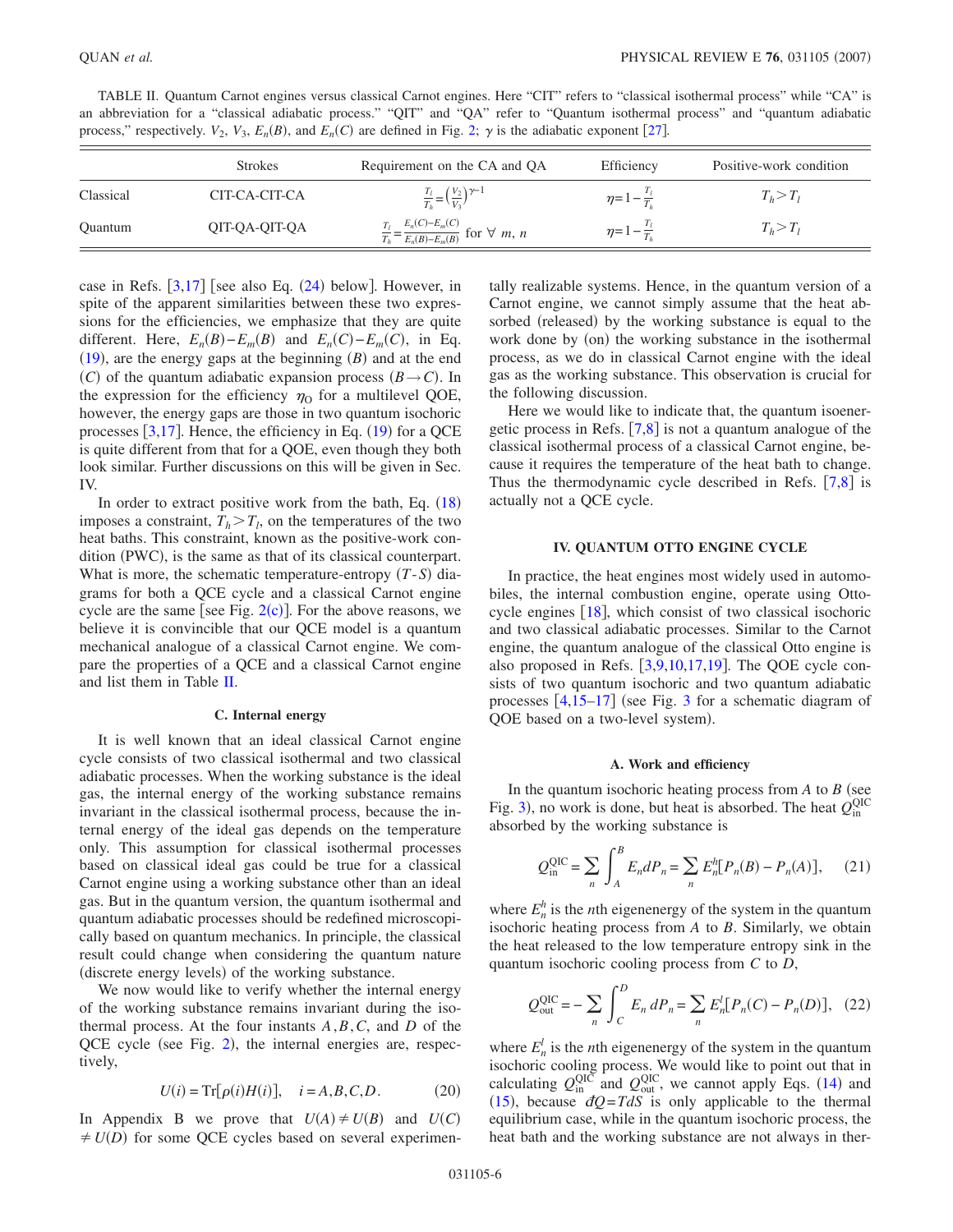mal equilibrium, i.e., this process is not thermodynamically reversible (for a detailed discussion see below).

As mentioned above, in order to construct a QCE, all energy gaps must be changed by the same ratio in a quantum adiabatic process. But for a multilevel QOE, there is no such constraint (see Ref.  $[17]$  $[17]$  $[17]$ ) because we do not have to ensure the reversibility of the QOE cycle. Nevertheless, to compare the QOE with the QCE, we only consider a special case of QOE where all its energy gaps change by the same ratios as in the quantum adiabatic processes, i.e.,  $E_n^h - E_m^h = \alpha(E_n^l - E_m^l)$ ,  $(n=0, 1, 2, ...)$ . When we choose  $E_0^h = E_0^l = 0$ , i.e., the groundstate eigenenergies as the energy reference point, we have  $E_n^h = \alpha E_n^l$ . Similar to the QCE, the occupation distribution remains invariant in the two quantum adiabatic processes, i.e.,  $P_n(B) = P_n(C)$  and  $P_n(A) = P_n(D)$ , and accordingly the entropy remains invariant in the quantum adiabatic processes  $S(B) = S(C)$  and  $S(A) = S(D)$ .

<span id="page-6-1"></span>Based on this fact, and Eqs.  $(21)$  $(21)$  $(21)$  and  $(22)$  $(22)$  $(22)$ , we obtain the net work  $W<sub>O</sub>$  done during a QOE cycle

$$
W_{\rm O} = Q_{\rm in}^{\rm QIC} - Q_{\rm out}^{\rm QIC} = \sum_{n} \left( E_n^h - E_n^l \right) \left[ P_n(B) - P_n(A) \right], \tag{23}
$$

<span id="page-6-0"></span>and the operation efficiency  $\eta_0$  of the QOE cycle

$$
\eta_{\rm O} = \frac{W_{\rm O}}{Q_{\rm in}^{\rm QIC}} = 1 - \frac{E_n^l - E_m^l}{E_n^h - E_m^h} = 1 - \frac{1}{\alpha}.
$$
 (24)

Here,  $\alpha > 1$  since  $E_n^h > E_n^l$ . This result, which stands for a special multilevel QOE (all energy gaps change by the same ratio in the quantum adiabatic process), is a generalization of the two-level QOE  $[3,17]$  $[3,17]$  $[3,17]$  $[3,17]$ . Let us recall the PWC of the special multilevel QOE  $[17]$  $[17]$  $[17]$  mentioned above. From Eq.  $(23)$  $(23)$  $(23)$ , the PWC for the special multilevel QOE is

$$
T_h > \alpha T_l. \tag{25}
$$

This is obviously different from that of a QCE, where the PWC is simply  $T_h > T_l$ .

Note that the first QHE model, initially proposed in Ref.  $[1]$  $[1]$  $[1]$ , is actually a QOE, because its efficiency and its PWC are given by  $\eta = 1 - \nu_1 / \nu_p$  and  $T_1 > (\nu_p / \nu_1) T_0$ , where  $\nu_1$  and  $\nu_p$ are the two energy gaps of the working substance, and  $T_1$  and  $T_0$  are the temperatures of the two heat baths, respectively.

### **B. Classical versus quantum Otto engines**

Below we prove that the operation efficiency  $\eta_0$  in Eq. ([24](#page-6-0)) of a QOE, is also equal to the efficiency  $\eta_{\rm O}^{\rm CL}$  of a classical Otto engine. For simplicity, here we only consider a two-level system as the working substance (the result can be generalized to multilevel systems if all the eigenenergies of the multilevel system change in the same ratios as in the quantum adiabatic process  $[26]$  $[26]$  $[26]$ ). For a two-level system (see Fig.  $3$ ), when the temperature *T* of the heat bath is fixed, the occupation probability  $P_e$  of the excited state  $|e\rangle$  in thermal equilibrium is a monotonically decreasing function of the level spacing  $\Delta$  between the two energy levels [[3,](#page-16-2)[12,](#page-16-13)[13](#page-16-14)]. Its inverse function reads

$$
\Delta_{\theta} = k_B T_{\theta} \ln \left( \frac{1}{P_e^{\theta}} - 1 \right), \quad \theta = h, l. \tag{26}
$$

<span id="page-6-3"></span><span id="page-6-2"></span>As mentioned above, the efficiency  $\eta_0$  in Eq. ([24](#page-6-0)) of a QOE cycle represented by the rectangle  $(A-B-C-D)$  (see Fig. [3](#page-4-0)) is

$$
\eta_{\rm O} = 1 - \frac{\Delta_l}{\Delta_h}.\tag{27}
$$

<span id="page-6-5"></span>From Eqs.  $(26)$  $(26)$  $(26)$  and  $(27)$  $(27)$  $(27)$  and Fig. [3,](#page-4-0) we can see that the efficiency  $\eta_0$  of the QOE cycle can be rewritten as

$$
\eta_{\rm O} = 1 - \frac{T(C)}{T(B)} = 1 - \frac{T(D)}{T(A)},\tag{28}
$$

where  $T(i)$ , with  $i = A, B, C$ , and  $D$ , are the effective temperatures of the working substance at the instants *A*, *B*, *C*, and *D* indicated in Fig. [3.](#page-4-0) Here, we have used the relation  $\Delta(C)/\Delta(B) = T(C)/T(B)$  because of the fact  $P_e(C) = P_e(B)$  $= P_e^h$  and Eq. ([26](#page-6-2)), and similarly  $\Delta(D)/\Delta(A) = T(D)/T(A)$ . In the QOE cycle, the effective temperatures  $T(B)$  and  $T(D)$  of the working substance at instants *B* and *D* equal the temperatures of the two heat baths  $T(B) = T_h$ ,  $T(D) = T_l$ .

<span id="page-6-4"></span>As for a classical Otto engine, the classical efficiency  $\eta_{0}^{\text{CL}}$ is  $\lceil 27 \rceil$  $\lceil 27 \rceil$  $\lceil 27 \rceil$ 

$$
\eta_{\mathcal{O}}^{\mathcal{CL}} = 1 - \left(\frac{V_h}{V_l}\right)^{\gamma - 1},\tag{29}
$$

where  $V_l$  and  $V_h$  are the volumes of the classical ideal gas in the two classical isochoric processes (see Fig. [3](#page-4-0)), and  $\gamma$  is the classical adiabatic exponent [[27](#page-17-8)]. Because  $TV^{\gamma-1}$  is constant during a classical adiabatic process, we can therefore eliminate the volumes in Eq.  $(29)$  $(29)$  $(29)$  as

$$
\eta_{\rm O}^{\rm CL} = 1 - \frac{T_3}{T_2} = 1 - \frac{T_4}{T_1},\tag{30}
$$

where  $T_1$ ,  $T_2$ ,  $T_3$ , and  $T_4$  are the temperatures of the working substance at instants 1, 2, 3, and 4, and the temperatures at instants 2 and 4 are equal to the temperatures of the two heat baths  $T_2 = T_h$ ,  $T_4 = T_l$ . This is in very good agreement with the result of a QOE cycle in Eq.  $(28)$  $(28)$  $(28)$ . Thus we proved that the efficiency of a QOE also equals its classical counterpart. Moreover, similar to Carnot engines, we plot the schematic temperature-entropy *T*-*S*- diagrams for both a QOE cycle and a classical Otto engine cycle in Fig.  $3(c)$  $3(c)$ . The similarity of the two *T*-*S* diagrams also supports our definition of the QOE. Comparisons between the QOE and the classical Otto engine are listed in Table [III.](#page-7-0)

### **C. An alternative quantum Otto engine**

Before concluding this section, we would like to revisit an alternative QOE cycle similar to that in Ref.  $\lceil 28 \rceil$  $\lceil 28 \rceil$  $\lceil 28 \rceil$  and that given most recently in  $[18]$  $[18]$  $[18]$ . As illustrated in Fig. [4,](#page-7-1) we consider two two-level systems (two qubits) as the working substance, which are denoted by qubit *S* and qubit *D*, and the level spacings of the two qubits are  $\Delta_S$  and  $\Delta_D$ , respectively. The temperatures of the two heat baths are  $T<sub>S</sub>$  and  $T<sub>D</sub>$ . Without loss of generality, here we choose  $T_S > T_D$  and  $\Delta_S > \Delta_D$ .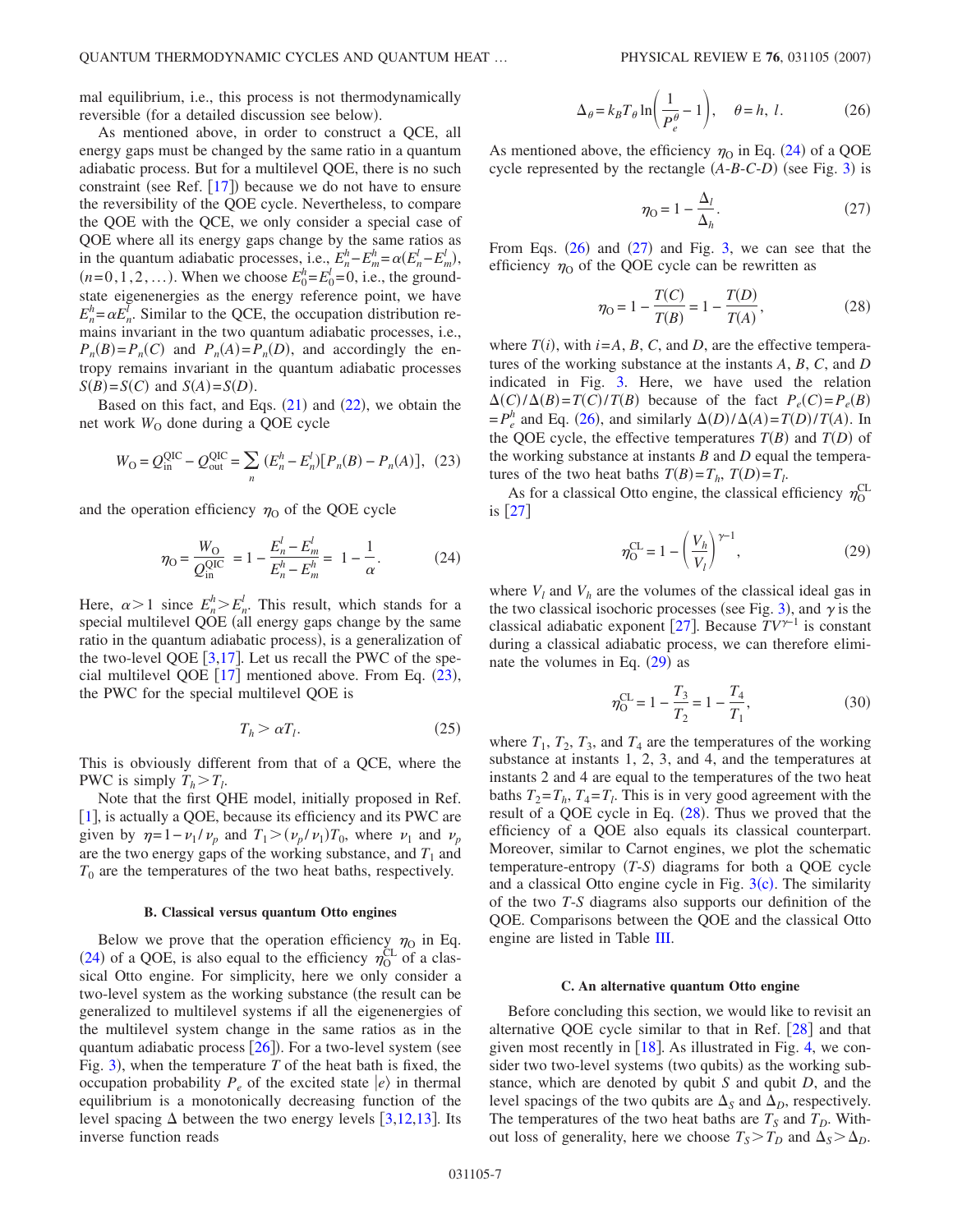<span id="page-7-0"></span>TABLE III. Quantum Otto engine versus classical Otto engine. Here "CIC" and "CA" refer to "classical isochoric processes" and "classical adiabatic processes," respectively; "QIC" and "QA" refer to "Quantum isochoric processes" and "Quantum adiabatic processes," respectively. Also,  $V_h$  and  $V_l$  are the volumes of the working substance (classical ideal gas) in the two classical isochoric processes;  $\gamma$  is the classical adiabatic exponent [[27](#page-17-8)].  $T(i)$  ( $i=A, B, C, D$ ) and  $T_k$  ( $k=1, 2, 3, 4$ ) are defined in Fig. [3.](#page-4-0)

|           | <b>Strokes</b> | Efficiency                                                                                                              | Positive-work condition                 |
|-----------|----------------|-------------------------------------------------------------------------------------------------------------------------|-----------------------------------------|
| Classical | CIC-CA-CIC-CA  | $\eta_{\rm O}^{\rm CL} = 1 - \left(\frac{V_h}{V_l}\right)^{\gamma - 1} = 1 - \frac{T(C)}{T(B)} = 1 - \frac{T(D)}{T(A)}$ | $T_h > T_l(\frac{V_l}{V_l})^{\gamma-1}$ |
| Quantum   | QIC-QA-QIC-QA  | $\eta_{\rm O} = 1 - \frac{\Delta_l}{\Delta_l} = 1 - \frac{T_3}{T_2} = 1 - \frac{T_4}{T_1}$                              | $T_h > T_l(\frac{\Delta_h}{\Delta_h})$  |

The alternative QOE cycle consists of two steps: (1) let the two qubits decouple from each other and contact their own heat baths, respectively, until they reach thermal equilibrium with these two heat baths; and (2) switch on the interaction between the two qubits and implement a SWAP operation between them. These two steps are shown in Figs.  $4(a)$  $4(a)$  and  $4(b)$ . The density matrices of the two qubits after step (1) are

$$
\rho_i(1) = \frac{1}{Z_i} [ |0\rangle_i \langle 0|_i + \exp(-\beta_i \Delta_i) |1\rangle_i \langle 1|_i ] \quad (i = S, D),
$$
\n(31)

where  $\beta_i = 1/k_B T_i$ , and for simplicity we have chosen the eigenenergy of the ground state as a reference point. After step (2), the density matrices become

$$
\rho_S(2) = \frac{1}{Z_D} [ |0\rangle_S \langle 0|_S + \exp(-\beta_D \Delta_D) |1\rangle_S \langle 1|_S ],
$$
  

$$
\rho_D(2) = \frac{1}{Z_S} [ |0\rangle_D \langle 0|_D + \exp(-\beta_S \Delta_S) |1\rangle_D \langle 1|_D ].
$$
 (32)

After these two steps, the two qubits are decoupled and put into contact with their own bath, and a new cycle starts.

The key point of this alternative QOE cycle is that the

<span id="page-7-1"></span>

FIG. 4. (Color online) A schematic diagram illustrating an alternative quantum Otto engine. This QOE cycle consists of two steps: a swap between the two two-level systems (two qubits), shown in (b), and a thermalization with their respective heat baths, shown in (a). Step (c) indicates the transition from (b) to (a). The SWAP operation in (b) replaces the two quantum isochoric processes in the QOE cycle mentioned in the text and shown in Fig.  $3(a)$  $3(a)$ .

SWAP operation takes place of the two quantum adiabatic processes, while the thermalization process takes place of two quantum isochoric processes. We can now calculate the heat absorbed by the qubit *S* and heat released by the qubit *D* in step  $(1)$ ,

$$
Q_{\text{in}} = \text{Tr}[H\rho_S(1)] - \text{Tr}[H\rho_S(2)]
$$
  
=  $\Delta_S \bigg( \frac{1}{Z_S} \exp(-\beta_S \Delta_S) - \frac{1}{Z_D} \exp(-\beta_D \Delta_D) \bigg),$  (33)

$$
Q_{\text{out}} = \text{Tr}[H\rho_D(2)] - \text{Tr}[H\rho_D(1)]
$$
  
=  $\Delta_D \bigg( \frac{1}{Z_S} \exp(-\beta_S \Delta_S) - \frac{1}{Z_D} \exp(-\beta_D \Delta_D) \bigg)$ . (34)

The operation efficiency  $\eta$  of the QHE cycle can be calculated straightforwardly,

$$
\eta = \frac{Q_{\text{in}} - Q_{\text{out}}}{Q_{\text{in}}} = 1 - \frac{\Delta_D}{\Delta_S},\tag{35}
$$

and the PWC is  $T_s$  >  $(\Delta_s/\Delta_D)T_D$ . Thus, this two-step cycle is an alternative QOE cycle. We will revisit, in more detail, this alternative QOE cycle in Sec. VII.

Let us here mention an alternative QCE of two qubits based on a SWAP operation. This alternative QCE cycle consists of three steps: (1) let the two qubits decouple and contact their own heat baths and both experience quantum isothermal processes, (2) switch on the interaction between the two qubits and implement a SWAP operation, and (3) let the two qubits decouple from each other and also decouple the two qubits from their heat baths, and subject them to a quantum adiabatic process. A similar QOE cycle and a QCE cycle have been studied in Ref.  $[28]$  $[28]$  $[28]$ , where the SWAP operation was decomposed into three controlled-NOT (CNOT) operations.

# **V. RELATIONS BETWEEN QUANTUM OTTO AND QUANTUM CARNOT CYCLES**

In this section we discuss the relation between a quantum Otto engine cycle and a quantum Carnot engine cycle. For simplicity, here we use a two-level system as an example of working substance. Our results about QHEs based on a twolevel system can be generalized to multilevel systems if all the eigenenergies of the multilevel system change by the same ratios in the quantum adiabatic processes  $[26]$  $[26]$  $[26]$ .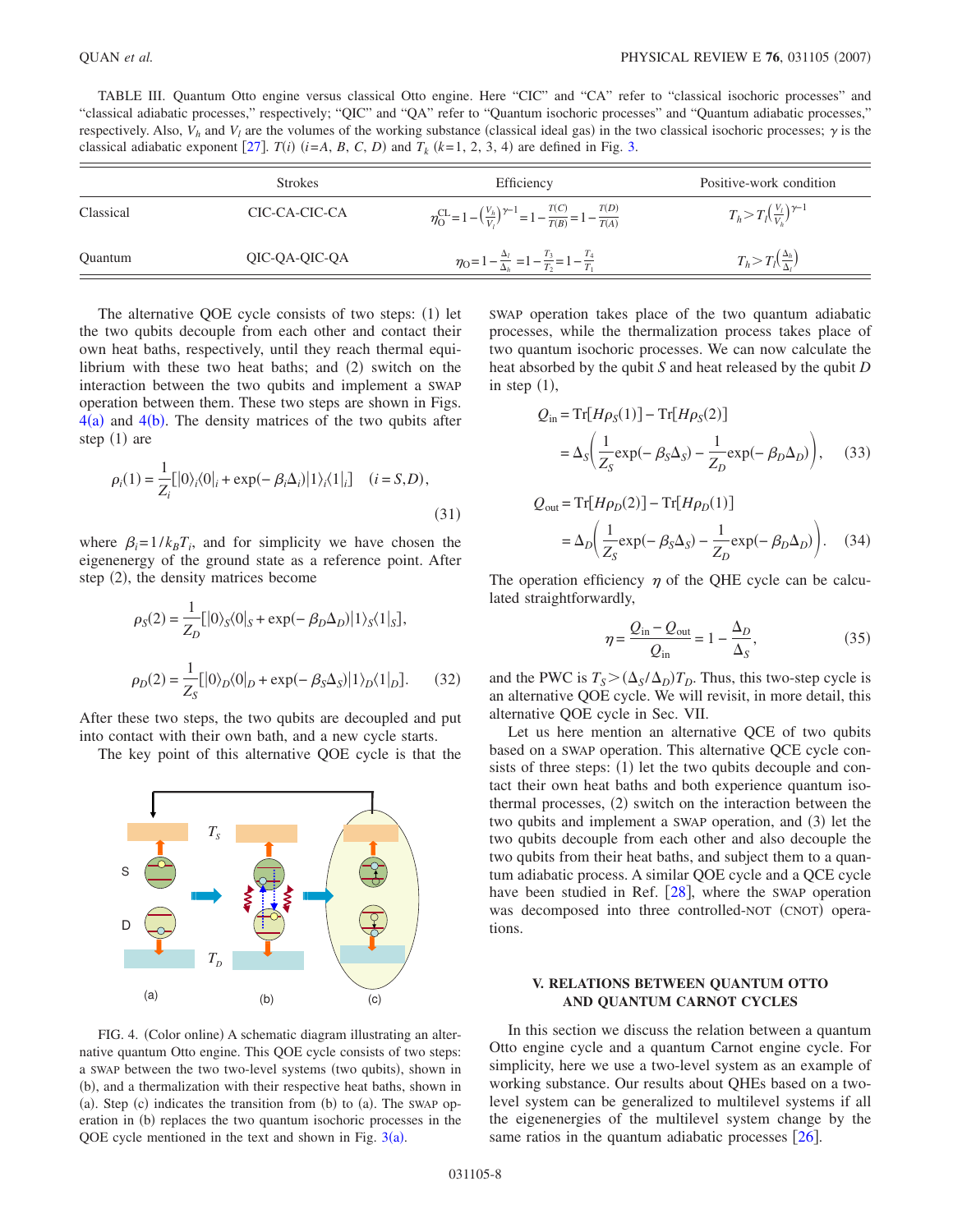<span id="page-8-2"></span>

FIG. 5. A quantum Carnot engine cycle can be modeled as an infinite number of small quantum Otto engine cycles. Here,  $P_e^h$ ,  $P_e^l$ , *A*, *B*, *C*, *D*, and  $T<sub>h</sub>$ ,  $T<sub>l</sub>$  are defined in Fig. [2](#page-3-0)(a). The small rectangles inside the QCE cycle  $(A-B-C-D)$  represent small QOE cycles. The temperatures of the two heat baths of these QOE cycles are  $T<sub>h</sub>$  and *Tl*, respectively, which are the same as that of the QCE cycle. For similar discussions see also Refs.  $[3,13,15,16]$  $[3,13,15,16]$  $[3,13,15,16]$  $[3,13,15,16]$  $[3,13,15,16]$  $[3,13,15,16]$ .

## **A. Quantum Carnot cycle derived from quantum Otto cycles**

<span id="page-8-0"></span>A QCE cycle can be decomposed into an infinite number of small QOE cycles (see Fig.  $5$ ) [[3,](#page-16-2)[13](#page-16-14)[,15](#page-16-7)[,16](#page-17-11)]. Now we give a concise and explicit proof about this observation. The heat absorbed and released in the infinite number of infinitesimal QOE cycles can be integrated by applying Eqs.  $(21)$  $(21)$  $(21)$ ,  $(22)$  $(22)$  $(22)$ , and  $(26)$  $(26)$  $(26)$ ,

$$
Q_{\rm in} = T_h \int_{P_e^l}^{P_e^h} \ln(P_e^{-1} - 1) dP_e, \tag{36}
$$

$$
Q_{\text{out}} = T_l \int_{P_e^l}^{P_e^h} \ln(P_e^{-1} - 1) dP_e.
$$
 (37)

<span id="page-8-3"></span><span id="page-8-1"></span>Then we obtain the positive work *W* done during the infinite number of infinitesimal QOE cycles *A*-*B*-*C*-*D*- by making use of Eq.  $(23)$  $(23)$  $(23)$ ,

$$
W = Q_{\rm in} - Q_{\rm out} = (T_h - T_l) \int_{P_e^l}^{P_e^h} \ln(P_e^{-1} - 1) dP_e.
$$
 (38)

From Eqs.  $(36)$  $(36)$  $(36)$  and  $(38)$  $(38)$  $(38)$  we can see that the efficiency of an infinite number of infinitesimal QOE cycles is

$$
\eta = \frac{W}{Q_{\text{in}}} = 1 - \frac{T_l}{T_h}.\tag{39}
$$

This is the efficiency of the QCE in Eq.  $(18)$  $(18)$  $(18)$ . Thus we have proved that a QCE cycle can be modeled as an infinite number of infinitesimal QOE cycles. However, a finite QCE cycle and a finite QOE cycle cannot be equivalent because one is reversible and the other one is not. When the two cycles become infinitesimal, they can be infinitesimally close to each other.

# **B. Quantum Otto cycle derived from quantum Carnot cycles**

Conversely, a QOE cycle can also be modeled as an infi-nite number of QCE cycles (see Fig. [6](#page-8-4)), but the temperatures of the two heat baths of these small QCE are different. The

<span id="page-8-4"></span>

FIG. 6. A quantum Otto engine can be modeled as an infinite number of small quantum Carnot engine cycles. Here  $P_e^h$ ,  $P_e^l$ ,  $T_h$ , and  $T_l$  are defined in Fig. [3](#page-4-0)(a). The small cycles inside the QOE cycle *A'-B'-C'-D'* represent small quantum Carnot cycles. The temperatures of the two heat baths (e.g.,  $T_h^1$  and  $T_l^1$ ) of these small QCE cycles are different from that  $(T_h$  and  $T_l$ ) of the QCE cycle.

<span id="page-8-7"></span>quantum isochoric process  $A' \rightarrow B'$   $(C' \rightarrow D')$  can be modeled as many small quantum isothermal processes with temperatures  $T_h^1(T_l)$ ,  $T_h^2(T_l^1)$ ,  $T_h^3(T_l^2)$ ,... (see Fig. [6](#page-8-4)),

$$
T_h^1 < T_h^2 < T_h^3 < \dots < T_h^N < T_h,\tag{40}
$$

$$
T_l < T_l^1 < T_l^2 < \dots < T_l^{N-1} < T_l^N. \tag{41}
$$

<span id="page-8-5"></span>The heat absorbed and released in the infinite number of infinitesimal QCE cycles can be obtained by applying *dQ*  $=TdS$  and Eq. ([26](#page-6-2)),

$$
Q_{\rm in} = \int_{P_e^l}^{P_e^h} \frac{\Delta_h}{k_B} \frac{1}{\ln(P_e^{-1} - 1)} dS = \Delta_h \int_{P_e^l}^{P_e^h} dP_e, \tag{42}
$$

$$
Q_{\text{out}} = \int_{P_e^l}^{P_e^h} \frac{\Delta_l}{k_B} \frac{1}{\ln(P_e^{-1} - 1)} dS = \Delta_l \int_{P_e^l}^{P_e^h} dP_e, \tag{43}
$$

where we have used the relation  $dS = -k_B[\ln P_e - \ln(1$  $-P_e$ )]*dP<sub>e</sub>*. We then obtain the positive work *W* done during the infinite number of infinitesimal QCE cycles *A*-*B*-*C*-  $D'$  in Fig. [6](#page-8-4)) by making use of Eq.  $(17)$  $(17)$  $(17)$ ,

$$
W = Q_{\rm in} - Q_{\rm out} = (\Delta_h - \Delta_l)(P_e^h - P_e^l). \tag{44}
$$

<span id="page-8-6"></span>From Eqs. ([42](#page-8-5)) and ([44](#page-8-6)) we can see that the efficiency of an infinite number of infinitesimal QCE cycles is

$$
\eta = \frac{W}{Q_{\text{in}}} = 1 - \frac{\Delta_l}{\Delta_h}.\tag{45}
$$

This is the efficiency of the QOE in Eq.  $(27)$  $(27)$  $(27)$ . Thus we have proved that a QOE cycle can be modeled as infinite number of infinitesimal QCE cycles.

We would like to mention that the formula  $dQ = T dS$  is applicable in Eq.  $(42)$  $(42)$  $(42)$  due to the fact that these infinite number of infinitesimal QCE cycles (with heat bath temperatures  $T_h^1$ ,  $T_l^1$ ;  $T_h^2$ ,  $T_l^2$ ;...) are thermal equilibrium (reversible) processes since the entropy increase vanishes during these cycles (see Appendix C). However, if we take the QOE cycle as a whole, and the heat bath temperatures are  $T_h$  and  $T_l$ , this process is a nonequilibrium (irreversible) process. Hence, the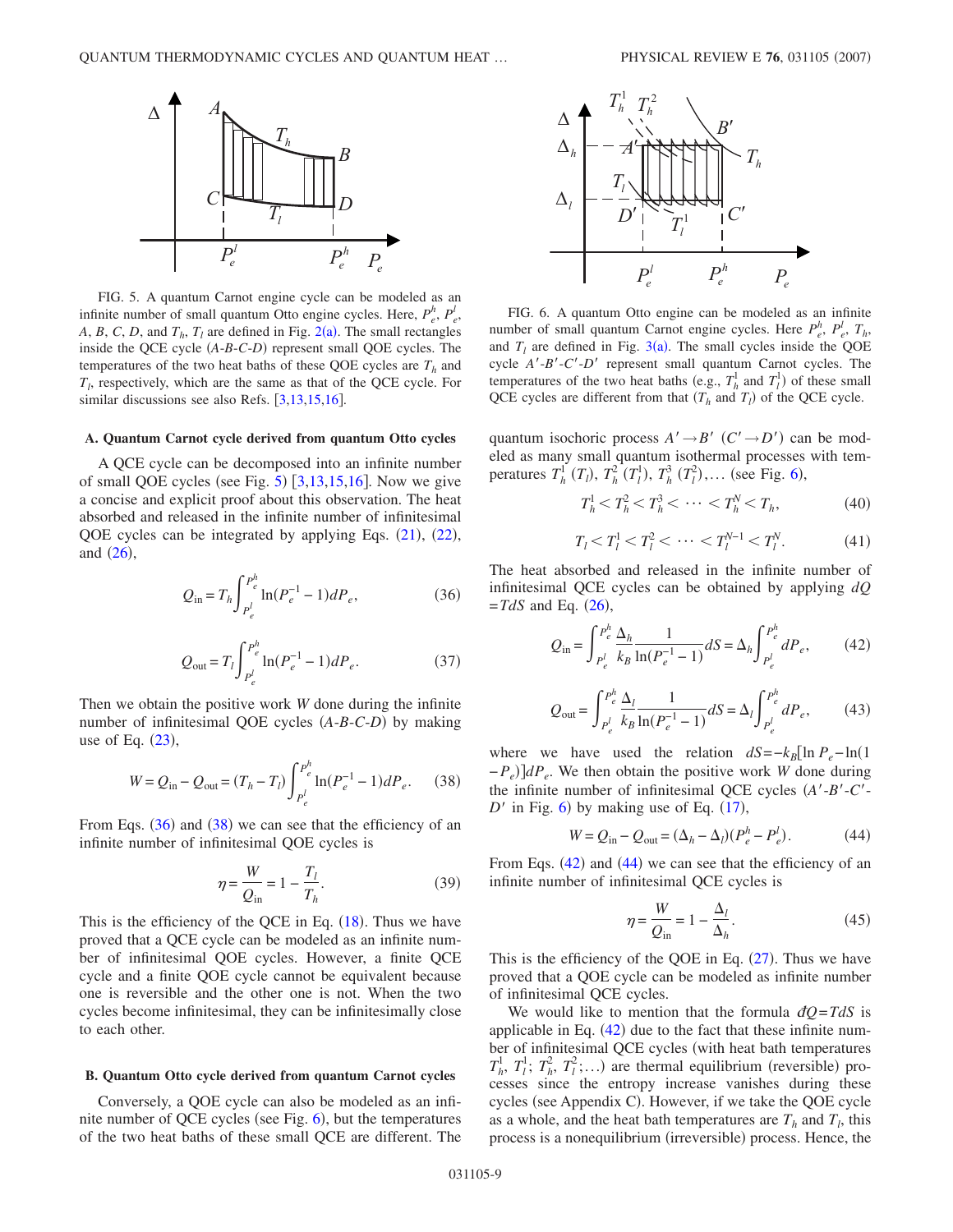<span id="page-9-0"></span>

FIG. 7. (Color online) Schematic diagrams for a quantum Carnot engine cycle (AB'CD' red continuous line) and a quantum Otto engine cycle  $(A'B'C'D'$  blue dashed line) based on a two-level system. Here, points  $B'$  and  $D'$  are the same for both cycles. The temperatures  $T_h$  and  $T_l$  of the two heat baths of the two QHE cycles and the occupation probabilities  $P_e^h$  and  $P_e^l$  in two quantum adiabatic processes are the same. The net work done during a cycle is proportional to the area enclosed by the four curves which represent the cycles.

formula  $dQ = TdS$  is not applicable here. This is why we cannot apply Eqs. ([14](#page-4-1)) and  $\overline{(15)}$  $\overline{(15)}$  $\overline{(15)}$  in calculating  $Q_{\text{in}}^{\text{QIC}}$  and  $Q_{\text{out}}^{\text{QIC}}$ in the QOE cycle in Sec. IV A.

# **C. Comparison of work and efficiency for quantum Otto and quantum Carnot cycles**

Having clarified the properties of the QCE and QOE, here we now compare the thermodynamic properties of a QCE cycle with that of a QOE cycle and study the relation between them. For the two QHE cycles QCE cycle and QOE cycle), we consider the case with the same heat baths (at high and low temperatures  $T_h$  and  $T_l$ , respectively), and the same occupation probabilities  $(P_e^h$  and  $P_e^l$ , respectively) in the two quantum adiabatic processes (see Fig. [7](#page-9-0)).

First, let us compare the amounts of positive work done in a QCE cycle and a QOE cycle under the same conditions defined above. The positive work done during the QCE cycle (here denoted by  $A - B' - C - D'$  in Fig. [7](#page-9-0)) can also be written as

$$
W_{\rm C} = \int_{P_e^l}^{P_e^h} [\Delta(T_h, P_e) - \Delta(T_l, P_e)] dP_e, \tag{46}
$$

<span id="page-9-2"></span><span id="page-9-1"></span>while the work done during a QOE cycle is (here denoted by  $A'$ -*B'*-*C'*-*D'* in Fig. [7](#page-9-0))

$$
W_{\rm O} = \int_{P_e^l}^{P_e^h} (\Delta_h - \Delta_l) dP_e.
$$
 (47)

From Fig. [7](#page-9-0) we know for any  $P_e \in [P_e^l, P_e^h]$ , we have  $\Delta(T_h, P_e) - \Delta(T_l, P_e) > \Delta_h - \Delta_l$ . Hence, from Eqs. ([46](#page-9-1)) and  $(47)$  $(47)$  $(47)$  we have  $W_C > W_O$ ; i.e., under the same conditions, the work done during a QCE cycle is more than that during a OOE cycle.

Next we consider the efficiencies of the QCE cycle and the QOE cycle under the same conditions. From Eq.  $(27)$  $(27)$  $(27)$  we know that the efficiency of a small QOE cycle can be rewritten as

<span id="page-9-3"></span>
$$
\eta_{\text{O}} = 1 - \frac{k_{B} T_{l} \ln[(P_{e}^{l})^{-1} - 1]}{k_{B} T_{h} \ln[(P_{e}^{l})^{-1} - 1]}
$$
  
\n
$$
\approx 1 - \frac{T_{l}}{T_{h}} \left\{ 1 - \frac{\partial}{\partial P_{e}} \left[ \ln \ln \left( \frac{1}{P_{e}^{l}} - 1 \right) \right] (P_{e}^{h} - P_{e}^{l}) \right\}
$$
  
\n
$$
= \eta_{\text{C}} + \frac{T_{l}}{T_{h} \partial P_{e}} \left[ \ln \ln \left( \frac{1}{P_{e}^{l}} - 1 \right) \right] (P_{e}^{h} - P_{e}^{l}). \tag{48}
$$

*l*

It can be verified that the second term on the right-hand side  $(RHS)$  of Eq.  $(48)$  $(48)$  $(48)$  is negative. Thus we have proved the inequality

$$
\eta_{\rm O} = 1 - \frac{\Delta_l}{\Delta_h} < 1 - \frac{T_l}{T_h} = \eta_{\rm C} \tag{49}
$$

for every small cycle. We conclude that, under the same conditions, the QCE is more efficient than the QOE, even for any finite cycle.

## **VI. ILLUSTRATIONS OF QUANTUM CARNOT ENGINE AND QUANTUM OTTO ENGINE**

As mentioned above, to construct a multilevel (including two-level) Carnot-type QHE, two preconditions (mathematical results) are required: (1) all energy gaps change by the same ratio in the quantum adiabatic process (when the working substance performs work); (2) the ratio of the energy gap changes in the quantum adiabatic process should equal the ratio of the temperatures of the two heat baths, so that the thermodynamic cycle is reversible. Physically, these two conditions can always be satisfied for a QHE based on a two-level system, because there is only one energy gap in a two-level system, we can always find a proper effective temperature to characterize the working substance. Besides the two-level system, the harmonic oscillator and a particle confined in an infinite square well potential are two other examples that can illustrate the basic properties of the QCE and the QOE. This is because in both cases all energy gaps change by the same ratio when changing the parameters of the system, and we can always use a proper effective temperature to characterize the working substance in the quantum adiabatic process, too. Below we calculate the amount of positive work done during a thermodynamic cycle using those working substances.

### **A. Two-level systems**

Let us now consider a QHE based on a two-level system, e.g., a spin- $\frac{1}{2}$  system in an external magnetic field pointing along the +*z* direction, the Hamiltonian of the working substance is

$$
H_{\text{TLS}}(i) = -MB(i)(|\uparrow\rangle\langle\uparrow| - |\downarrow\rangle\langle\downarrow|),\tag{50}
$$

where  $B(i)$  is the strength of the external field at instant *i*, *i*  $=$ *A*,*B*, *C*, *D* (see Fig. [2](#page-3-0) and Fig. [3](#page-4-0)); *M* = *eh*/2*mc* is the Bohr magnon;  $| \downarrow \rangle$  and  $| \uparrow \rangle$  indicate the spin-down (excited) state and spin-up (ground) state, respectively. The thermal equilibrium state can be written as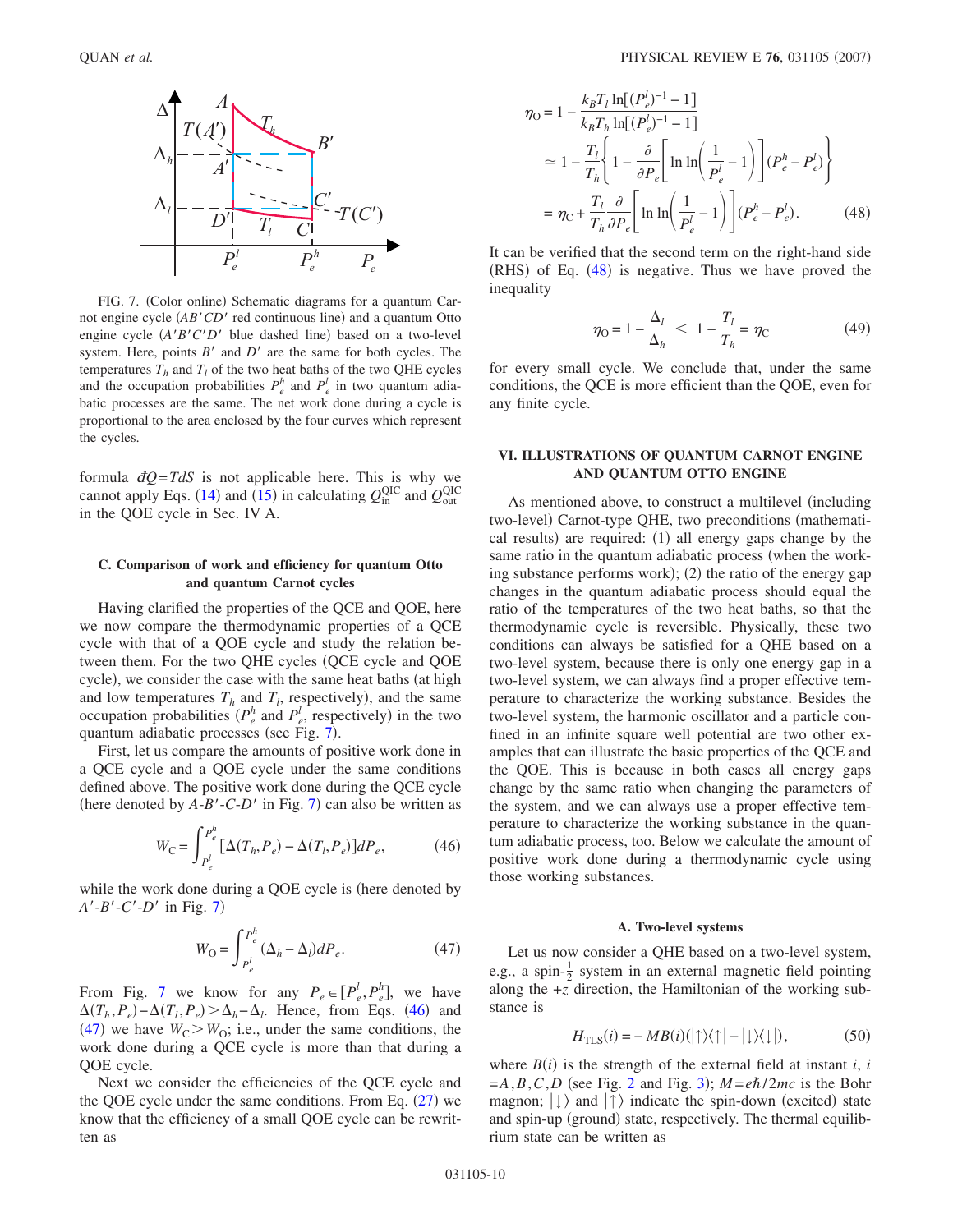<span id="page-10-1"></span>TABLE IV. Comparison of several properties of quantum Otto engines and quantum Carnot engines using the following *quantum* substances as working substances: Two-level system (TLS), harmonic oscillator (HO), and a particle confined in an infinite square (IS) potential. The operation efficiency  $\eta$ , the positive-working condition (PWC), and the amount of work *W* extracted in a thermodynamic cycle are listed (see Sec. VI).

|                             |                | Two-level system (TLS)                | Harmonic oscillator (HO)              | Infinite square well (IS)       |
|-----------------------------|----------------|---------------------------------------|---------------------------------------|---------------------------------|
|                             | $\eta_{\rm O}$ | $1-\frac{\Delta_l}{\Delta_h}$         | $1-\frac{\omega_l}{\omega_h}$         | $1 - (\frac{L_l}{L_b})^2$       |
| Quantum<br>Otto engine      | <b>PWC</b>     | $T_h > \frac{\Delta_h}{\Delta_l} T_l$ | $T_h > \frac{\omega_h}{\omega_l} T_l$ | $T_h > (\frac{L_h}{L_i})^2 T_l$ |
|                             | $W_{\rm O}$    | $W_{\rm O}^{\rm TLS}$                 | $W_{\rm O}^{\rm HO}$                  | $W_{\rm O}^{\rm IS}$            |
|                             | $\eta_{\rm C}$ | $1-\frac{T_l}{T_h}$                   | $1-\frac{T_l}{T_h}$                   | $1-\frac{T_l}{T_h}$             |
| Quantum<br>Carnot<br>engine | <b>PWC</b>     | $T_h > T_l$                           | $T_h > T_l$                           | $T_h > T_l$                     |
|                             | $W_{\rm C}$    | $W_{C}^{TLS}$                         | $W_{\rm C}^{\rm HO}$                  | $W_{C}^{\text{IS}}$             |

$$
\rho_{\text{TLS}}(i) = \frac{1}{Z(i)} \{ \exp[\beta_i M B(i)] | \uparrow \rangle \langle \uparrow | + \exp[-\beta_i M B(i)] | \downarrow \rangle \langle \downarrow | \},\tag{51}
$$

where  $Z(i) = \exp[\beta_i MB(i)] + \exp[-\beta_i MB(i)]$  is the partition function at instant *i*. Applying Eq.  $(16)$  $(16)$  $(16)$  we obtain the entropy of the working substance

$$
STLS(i) = kB ln[Z(i)] + kB \betai MB(i) tanh[\betai MB(i)]. (52)
$$

Then from Eqs.  $(14)$  $(14)$  $(14)$ ,  $(15)$  $(15)$  $(15)$ , and  $(17)$  $(17)$  $(17)$  we obtain the net work done by the working substance during a QCE cycle,

$$
W_C^{TLS} = (T_h - T_l)[S^{TLS}(B) - S^{TLS}(A)].
$$
 (53)

The net work done during the QOE cycle can be calculated by applying Eq.  $(23)$  $(23)$  $(23)$ ,

$$
W_{\text{O}}^{\text{TLS}} = (\Delta_h - \Delta_l) \left( \frac{1}{1 + \exp(\beta_h \Delta_h)} - \frac{1}{1 + \exp(\beta_l \Delta_l)} \right). \tag{54}
$$

Another example of QHE based on a two-level system is a photon-Carnot engine  $[5,6,11]$  $[5,6,11]$  $[5,6,11]$  $[5,6,11]$  $[5,6,11]$ . After performing a similar calculation we recover the operation efficiency  $1 - T_l / T_h$  in Eq. ([18](#page-4-3)) and the PWC  $T_h > T_l$ . Hence, this photon-Carnot engine is actually a two-level QCE.

#### **B. Harmonic oscillator**

For a QHE based on a harmonic oscillator with the eigenenergies  $E_n(i) = (n - 1/2) \hbar \omega(i)$ , by applying Eq. ([16](#page-4-6)), we derive the entropy  $S^{HO}(i)$  of the working substance as

$$
S^{\text{HO}}(i) = -k_B \ln\{1 - \exp[-\beta_i \hbar \omega(i)]\}
$$

$$
+ k_B \beta_i \hbar \omega(i) \frac{1}{\exp[\beta_i \hbar \omega(i)] - 1}, \qquad (55)
$$

and the work done during a QCE cycle as

$$
W_{\rm C}^{\rm HO} = (T_h - T_l)[S^{\rm HO}(B) - S^{\rm HO}(A)].
$$
 (56)

The net work done during the QOE cycle can be obtained by applying Eq.  $(23)$  $(23)$  $(23)$ ,

$$
W_{\text{O}}^{\text{HO}} = \hbar (\omega_h - \omega_l) \bigg( \frac{1}{\exp(\beta_h \hbar \omega_h) - 1} - \frac{1}{\exp(\beta_l \hbar \omega_l) - 1} \bigg). \tag{57}
$$

### **C. Particle in an infinite square potential well**

For a QHE based on a particle confined in an infinite square (IS) potential, the eigenenergies are  $E_n(i) = \gamma_i n^2$ , where  $\gamma_i = (\pi \hbar)^2 / (2mL_i^2)$ ; *m* and *L<sub>i</sub>* are the mass of the particle and the width of the square well at instant *i*, respectively. The entropy of the working substance can also be calculated by applying Eq.  $(16)$  $(16)$  $(16)$ ,

$$
S^{IS}(i) = \frac{k_B}{2} + k_B \ln\left(\frac{1}{2}\sqrt{\frac{\pi}{\beta_i \gamma_i}}\right).
$$
 (58)

<span id="page-10-0"></span>In obtaining Eq. ([58](#page-10-0)) we make an approximation

$$
\sum_{n=1}^{\infty} \exp(\gamma_i n^2) \approx \int_0^{\infty} \exp(\gamma_i n^2) dn.
$$
 (59)

So the work done during a QCE cycle can be expressed as  $(17),$  $(17),$  $(17),$ 

$$
W_{\rm C}^{\rm IS} = (T_h - T_l)[S^{\rm IS}(B) - S^{\rm IS}(A)],\tag{60}
$$

while the net work done during a QOE cycle is  $(23)$  $(23)$  $(23)$ ,

$$
W_{\rm O}^{\rm IS} = \frac{\pi}{8} (\gamma_h - \gamma_l) \bigg( \frac{1}{(\beta_h \gamma_h)^2} - \frac{1}{(\beta_l \gamma_l)^2} \bigg). \tag{61}
$$

In order to better compare the results, they are all listed in Table [IV.](#page-10-1)

Before concluding this section, we would like to mention that, our current QHE model can only be implemented with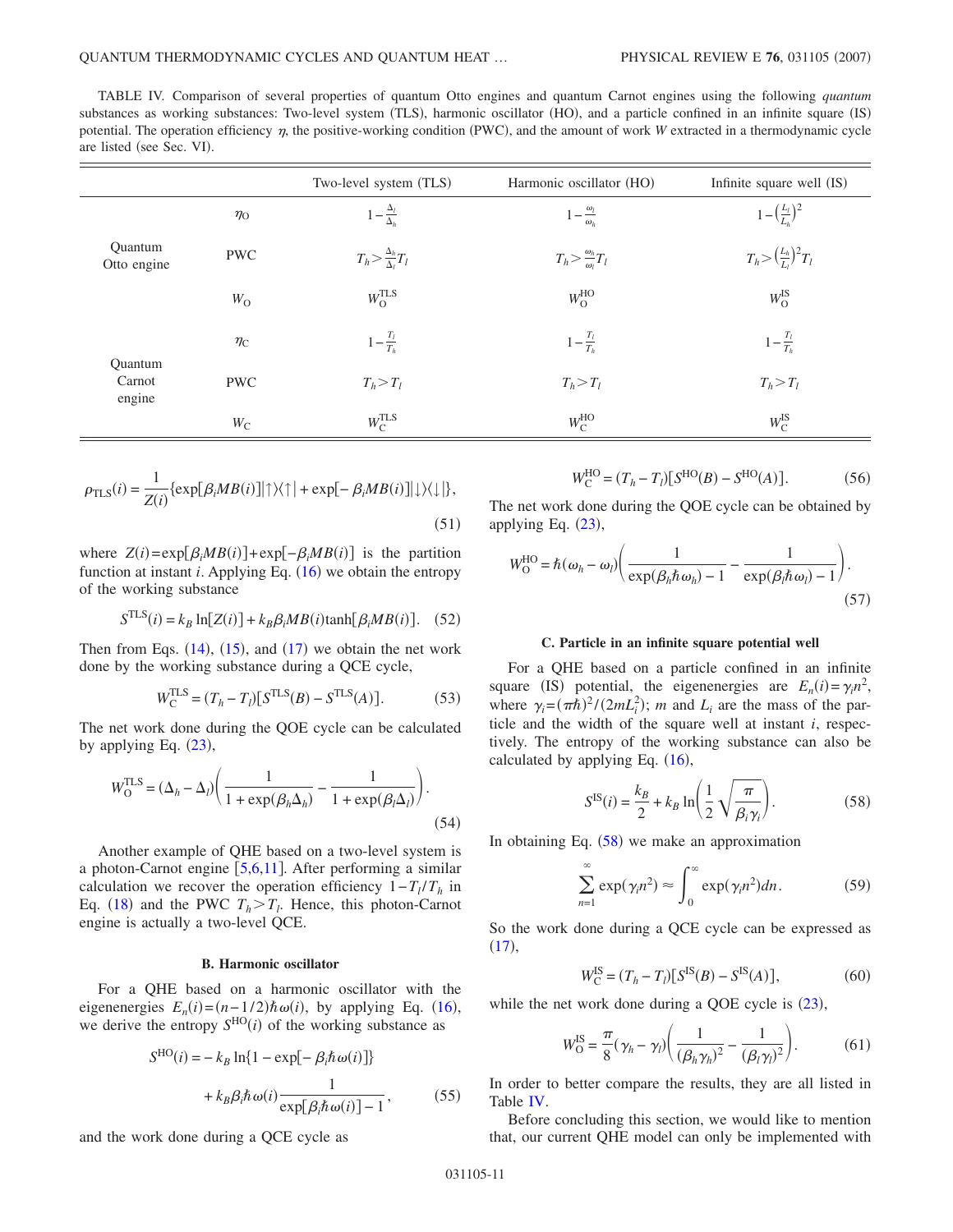quantum systems with all energy levels being discrete (all eigenstates being bond states). Besides the harmonic oscillator and the infinite square well system, we can find other potentials that satisfy discrete spectral structure requirement to implement our QHE. However, we cannot deal with quantum systems with continuous spectral structure, e.g., a particle in a Coulomb potential or a finite square well. We will extend our current study to quantum systems with continuous spectral structure in future research.

# **VII. MAXWELL'S DEMON AND QUANTUM OTTO ENGINE**

In the above discussions, we give clear definitions of microscopic QCE and QOE cycles through clarifying the basic quantum thermodynamic processes (e.g., quantum isochoric process and quantum isothermal process). These results indicate that the properties, such as the operation efficiency, of macroscopic (classical) heat engines can be obtained from the microscopic (quantum) level as long as we clarify the basic thermodynamic processes microscopically. In the previous discussions, our QCE and QOE models show no contradiction with the thermodynamic laws.

In one of our recent studies  $[18]$  $[18]$  $[18]$ , we proposed a Maxwell's demon-assisted quantum thermodynamic cycle to study the function of a Maxwell's demon, and we also studied how it affects the second law of thermodynamics. It is interesting that when the restoration of the demon is properly included into the QHE cycle, the efficiency of the Maxwell's demon assisted QHE cycle has the same form as that for a QOE derived previously in Eq. ([27](#page-6-3)). Hence, the apparent violation of the second law due to Maxwell's demon is prevented. In this section, we also would like to study the intrinsic relation between these two kinds of quantum thermodynamic cycles. We would also like to add some details about the Maxwell's demon-assisted quantum thermodynamic cycle proposed in Ref.  $[18]$  $[18]$  $[18]$  to better demonstrate our main idea.

# **A. Maxwell's demon erasure not included in the thermodynamic cycle**

We first analyze a single-reservoir thermodynamic cycle with external control based on the effective temperature defined above. It can be proved that the property of this cycle is similar to that of the QHE cycle proposed in Ref.  $|18|$  $|18|$  $|18|$ . Our thermodynamic cycle consists of three steps: (1) quantum rotation, (2) decoherence, and (3) thermalization.

After the thermalization process, the state of the two-level system (with the ground state  $|0\rangle$ , the excited state  $|1\rangle$  and the level spacing  $\Delta$ ) can be described by a density matrix

$$
\rho(0) = P_1|1\rangle\langle 1| + P_0|0\rangle\langle 0|,\tag{62}
$$

where the probability distributions  $P_1$  and  $P_0$  in the two-level system are determined by the temperature  $T_l$  of the heat reservoir and the level spacing  $\Delta$ . Then, the two-level system, driven by an external field (we do not treat it as a part of the system for the moment), undergoes a rotation,

$$
|1\rangle \rightarrow |\tilde{1}\rangle = \cos \theta |1\rangle + \sin \theta |0\rangle,
$$
  

$$
|0\rangle \rightarrow |\tilde{0}\rangle = -\sin \theta |1\rangle + \cos \theta |0\rangle.
$$
 (63)

<span id="page-11-0"></span>If the time interval of this rotation is much shorter than the relevant time of the thermalization, the state  $\rho(0)$  of the twolevel system becomes

$$
\rho(1) = P_1'|1\rangle\langle 1| + P_0'|0\rangle\langle 0| + \text{ODT},\tag{64}
$$

where

$$
P'_1 = P_1 \cos^2 \theta + P_0 \sin^2 \theta,
$$
  

$$
P'_0 = P_1 \sin^2 \theta + P_0 \cos^2 \theta,
$$
 (65)

and ODT denotes the off-diagonal terms, which disappear rapidly (pure dephasing) due to the coupling between the two-level system and the reservoir. Actually two effects (dephasing and dissipation) occur when the two-level system is coupled to the reservoir  $[29]$  $[29]$  $[29]$ . The first process occurs much faster than the second one, and thus we can consider the two effects separately. After considering dephasing (but before considering dissipation), the state  $\rho(1)$  of the twolevel system becomes

$$
\rho(2) = P_1'|1\rangle\langle 1| + P_0'|0\rangle\langle 0|.\tag{66}
$$

This state is obviously not in equilibrium with respect to the reservoir at temperature  $T_l$ . But we can imagine there is such a reservoir at temperature  $T<sub>h</sub>$ , which can be expressed as

$$
T_h(P_0, P_1, \theta) = \frac{\Delta}{k_B} \ln^{-1} \left( \frac{P_1 \sin^2 \theta + P_0 \cos^2 \theta}{P_1 \cos^2 \theta + P_0 \sin^2 \theta} \right). \tag{67}
$$

This effective temperature  $T_h(P_0, P_1, \theta)$  possesses some exotic features. For example, when  $\theta = \pi/2$ ,  $P'_1 = P_0$ , and  $P'_0$  $= P_1$ . This means that  $T_h = -T_l$  is a "negative temperature" since there exists a population inversion  $P'_1 \ge P'_0$ . Only when  $P_0' > P_1'$ ,  $T_h$  is positive. Finally, the two-level system is put into contact with the heat bath for a sufficiently long time. After the thermalization process, the state  $\rho(2)$  returns to  $\rho(0)$ , and a thermodynamic cycle is finished and the twolevel system seems to extract work from a single heat bath. We can imagine it as a thermodynamic cycle between two reservoirs with the temperature  $T_l$  and a virtual temperature *Th*. Actually contradictions to the second law can appear due to this "negative temperature."

It is not surprising that the above result (a contradiction to the second law) appears since we do not include the controller for the rotation operators shown in Eq.  $(63)$  $(63)$  $(63)$ . This result is very similar to those single-particle heat engines assisted by a classical Maxwell's demon proposed by Szilard.

Now, let us describe a new version of Szilard single-particle heat engine (see Fig. [8](#page-12-0)). The working substance of the QHE is a spin (two-level system) with ground state  $|0\rangle$ , and excited state  $|1\rangle$ . The level spacing is  $\Delta$ . We first put the two-level system into a heat bath at temperature *T*. After a sufficiently long thermalization process, the spin reaches a thermal equilibrium state, which can be described by  $\rho(0)$ , similarly defined as above. Second, a demon performs a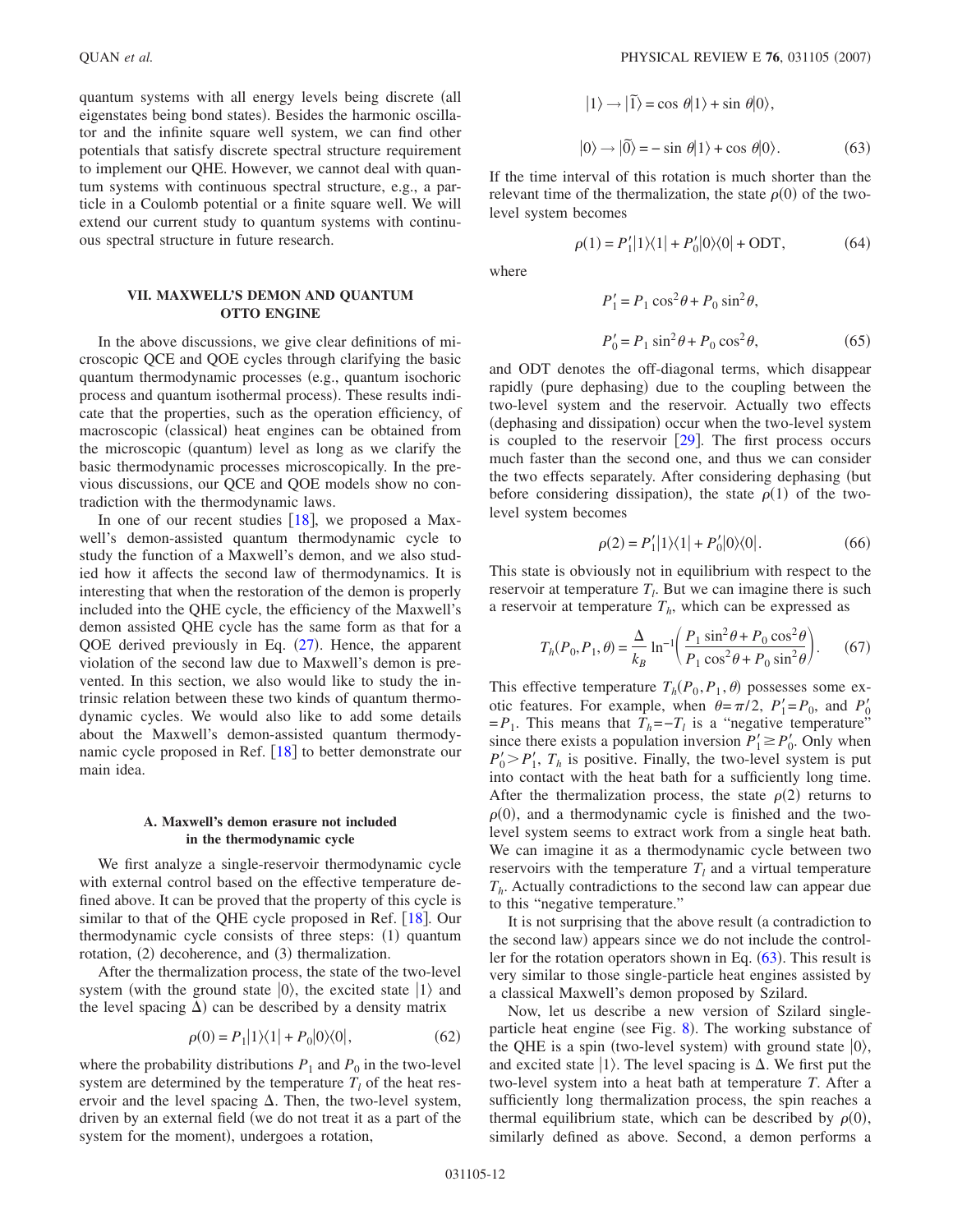<span id="page-12-0"></span>

FIG. 8. (Color online) Schematic diagram of the two-level version of the Szilard single-particle heat engine. An invisible demon detects the state of the two-level working substance and then controls it to do work: when the system is in the excited state, the demon makes the working substance flip to the ground state (the first step); when the system is in the ground state, the demon does nothing for the working substance. After these operations the working substance is brought in contact with a very large heat bath and then thermalized into its initial state (the second step).

measurement. If the measurement result is confirmed that the system is in its upper state, then the spin is flipped and positive work is done by the spin with an amount  $\Delta$ . If the measurement result confirms that the system is in its lower state, then no work is done. Then the system is put into contact with the heat bath and a new cycle starts. This is a two-step Maxwell's demon-assisted QHE. A similar discussion has been given in Ref.  $\left[3\right]$  $\left[3\right]$  $\left[3\right]$ . It is easy to see that the net effect of this QHE is to absorb heat from a single heat bath and convert it into work. On average, the net work done per cycle is  $P_1\Delta$ . This is a perpetual machine of the second kind. This apparent violation of the second law is seen because the erasure of the demon is not included into the QHE cycle.

# **B. Maxwell's demon erasure included in the thermodynamic cycle**

In Ref.  $[18]$  $[18]$  $[18]$ , we have demonstrated that, when the erasure of the information stored in the Maxwell's demon is considered into the QHE cycle, the apparent violation of the second law does not hold. That is, there is no violation of the second law even in the existence of such Maxwell's demon.

To show the above observation, let us consider in more detail a thermodynamic cycle including the Maxwell's de-mon (see the Fig. [9](#page-12-1)). Let us explain each step of the QHE cycle proposed in Ref.  $[18]$  $[18]$  $[18]$ . First, two qubits (two-level systems) *S* and *D* are decoupled and separately coupled to two heat baths with different temperatures  $T_S$  and  $T_D$ . After a period of time longer than both the dephasing time  $T_2$  and the relaxation time  $T_1$ , they are thermalized to two equilibrium states  $\rho_S(1)$  and  $\rho_D(1)$ ,

$$
\rho_F(1) = P_F^1 |1\rangle\langle 1| + P_F^0 |0\rangle\langle 0|,\tag{68}
$$

for *F*=*S* and *D*, respectively. The joint thermalized state  $\rho(1) = \rho_S(1) \otimes \rho_D(1)$  of the total system with *S* plus *D* can be written as

<span id="page-12-1"></span>

FIG. 9. (Color online) Schematic illustration for the Maxwell'sdemon-assisted quantum heat engine with four steps: (a) Both the QHE of the two-level system and a demon is hidden in the "piston" as another two-level system is initialized in thermal equilibrium states with different temperatures; (b) the demon makes a quantum nondemolition measurement about the state of the two-level system *S* with a CNOT operation: when *S* is seen in the excited state it records this information through a transition from its ground state to the excited state; when *S* is in its ground state, the demon remains in its original state; (c) according to the information recorded by the demon, the demon can enable the system to operate through another CNOT logical gate: If the demon was encoded in the excited state it will make the system flip; otherwise it enables the system to remain; (d) both the system and the demon are brought into contact with their own heat baths and then thermalized with different temperatures from their own initial states, respectively. During this process, the information stored in the demon is totally erased and the entire system completes a quantum thermodynamic cycle.

<span id="page-12-2"></span>
$$
\rho(1) = P_{S,D}^{1,1}|1,1\rangle\langle1,1| + P_{S,D}^{1,0}|1,0\rangle\langle1,0| + P_{S,D}^{0,1}|0,1\rangle\langle0,1| + P_{S,D}^{0,0}|0,0\rangle\langle0,0|,
$$
\n(69)

where we have defined the direct product of the eigenstate of the two qubits

$$
|q,q'\rangle \equiv |q\rangle_{\mathcal{S}} \otimes |q'\rangle_{D} \quad (q,q'=0,1), \tag{70}
$$

and the joint probabilities  $P_{S,D}^{q,q'} \equiv P_S^q P_D^{q'}$ .

Second, two consecutive unitary operations: a CNOT operation flipping the demon states only when the working substance system is in its excited state  $\lceil 28 \rceil$  $\lceil 28 \rceil$  $\lceil 28 \rceil$ , and the demon controls the system to do work. Physically, the system experiences a conditional evolution (CEV). The changes of the states in the two operations can be expressed as follows:

> $|0,0\rangle$  CNOT  $|0,0\rangle$  CEV CEV  $|0,0\rangle$  $|0,1\rangle$  CNOT  $|0,1\rangle$  CEV CE\  $\tilde{0},1\rangle,$  $|1,0\rangle$  CNOT  $|1,1\rangle$  CEV **CEV**  $\tilde{1},1\rangle,$  $|1,1\rangle$  CNOT  $|1,0\rangle$  CEV  $|1,0\rangle$ ,  $(71)$

where  $|\tilde{0}\rangle$  and  $|\tilde{1}\rangle$  are defined in Eq. ([63](#page-11-0)). These two subprocesses can be realized with two quantum nondemolition Hamiltonians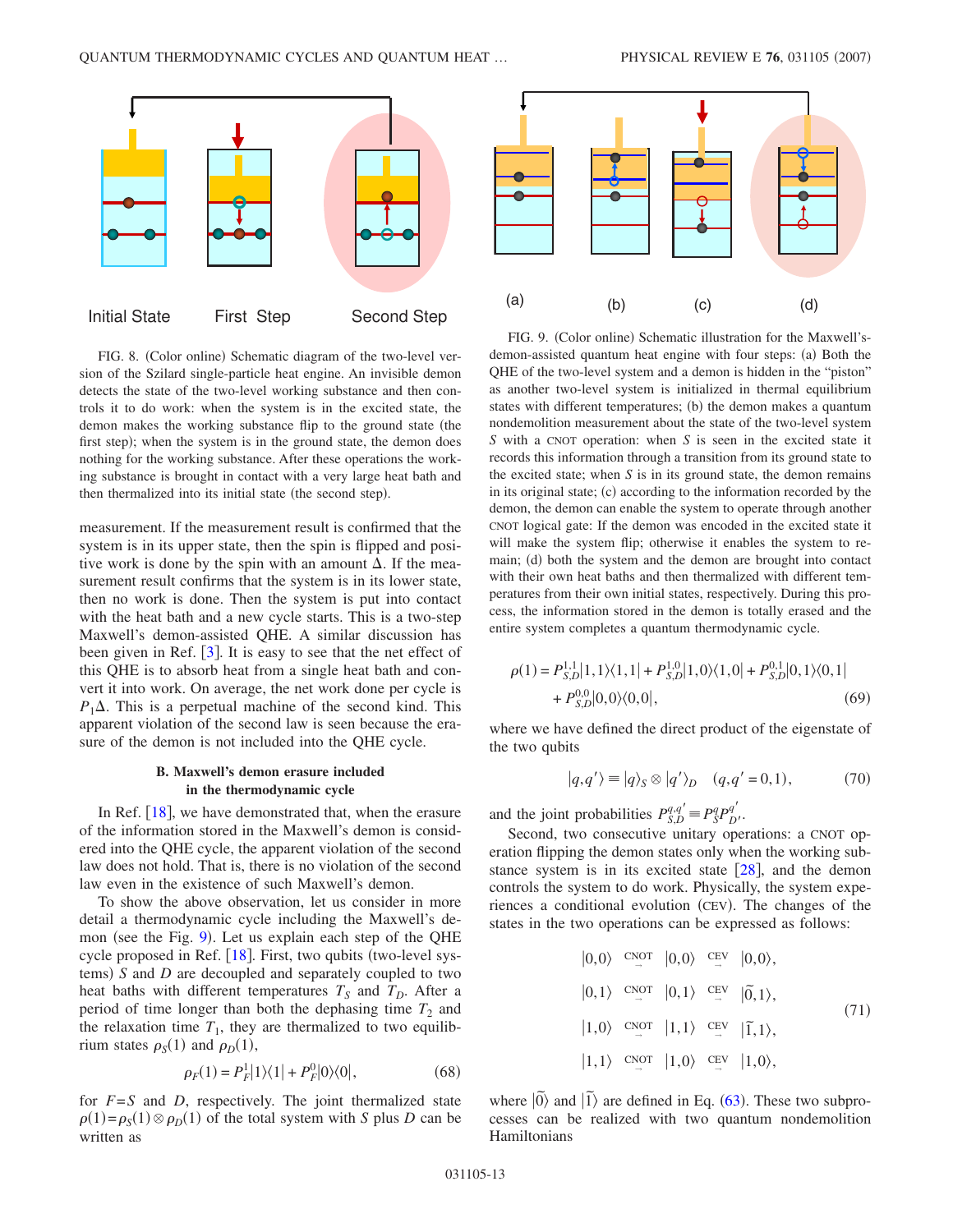$$
H_{\text{CNOT}} = H_{S \to D}, \quad H_{\text{CEV}} = H_{D \to S}, \tag{72}
$$

where

$$
H_{A\to B} = \frac{g}{4}(1 + \sigma_Z^A) \otimes \sigma_X^B \tag{73}
$$

is a typical CEV Hamiltonian with *A* controlling *B*. It produces a time evolution of the system *B* as a quantum rotation defined by Eq. ([63](#page-11-0)) with  $\theta = gt$ , when the system *A* is initially prepared in  $|1\rangle_A$ . Here,  $\sigma_j^F$ ,  $F = A$ , *B*  $(j = x, y, z)$ , are the Pauli matrices of the two-level system *A* and *B*. Obviously the CNOT operation on the demon is given by the time evolution produced by  $H_{CNOT}$  with  $\theta = \pi/2$ .  $H_{CNOT}$  performs a quantum nondemolition measurement of the state of the working substance *S*.

After this CNOT operation, the density matrix changes from  $\rho(1)$  to

<span id="page-13-0"></span>
$$
\rho(2) = \text{CNOT}\{\rho(1)\}\
$$
  
=  $P_{S,D}^{1,1}|1,0\rangle\langle1,0| + P_{S,D}^{1,0}|1,1\rangle\langle1,1| + P_{S,D}^{0,1}|0,1\rangle\langle0,1| + P_{S,D}^{0,0}|0,0\rangle\langle0,0|.$  (74)

From Eq. ([74](#page-13-0)) we can derive the reduced density matrices  $\rho_S(2)$  and  $\rho_D(2)$  of the working substance and the demon

$$
\rho_S(2) = \operatorname{Tr}_D[\rho(2)] = \rho_S(1) \tag{75}
$$

<span id="page-13-1"></span>and

$$
\rho_D(2) = \text{Tr}_S[\rho(2)] = (p_{S,D}^{1,1} + p_{S,D}^{0,0})|0\rangle\langle 0| + (p_{S,D}^{1,0} + p_{S,D}^{0,1})|1\rangle\langle 1|,
$$
\n(76)

respectively. During this process, the system *S* remains in its initial state while the demon acquires information. Meanwhile, the internal energy changes at the expense of using an amount of work  $W_D$ ,

$$
W_D = \text{Tr}[H\rho_D(2)] - \text{Tr}[H\rho_D(1)] = \Delta_D(P_D^1 - P_{S,D}^{1,0} - P_{S,D}^{0,1}).
$$
\n(77)

From Eqs. ([69](#page-12-2)) and ([74](#page-13-0)) we see that the total entropy of *S* and *D* does not change during the CNOT operation

<span id="page-13-3"></span>
$$
S(2) = -k_B (P_{S,D}^{1,1} \ln P_{S,D}^{1,1} + P_{S,D}^{1,0} \ln P_{S,D}^{1,0} + P_{S,D}^{0,1} \ln P_{S,D}^{0,1}
$$
  
+  $P_{S,D}^{0,0} \ln P_{S,D}^{0,0}$   
=  $-k_B (P_S^1 \ln P_S^1 + P_S^0 \ln P_S^0) - k_B (P_D^1 \ln P_D^1 + P_D^0 \ln P_D^0)$   
=  $S_S(1) + S_D(1) = S(1)$ . (78)

Hence, our model verifies the prediction in Refs.  $[33,34]$  $[33,34]$  $[33,34]$  $[33,34]$  that a measurement does not necessarily lead to entropy increase. Also, we know from Eq.  $(75)$  $(75)$  $(75)$  that the entropy of *S* during the CNOT operation does not change,

$$
S_S(2) = S_S(1). \t(79)
$$

<span id="page-13-2"></span>But the entropy of *D* changes as

$$
\delta S_D = S_D(2) - S_D(1)
$$
  
=  $- k_B [(P_{S,D}^{1,1} + P_{S,D}^{0,0}) \ln(P_{S,D}^{1,1} + P_{S,D}^{0,0}) + (P_{S,D}^{1,0} + P_{S,D}^{0,1}) \ln(P_{S,D}^{1,0} + P_{S,D}^{0,1})] + k_B (P_D^1 \ln P_D^1 + P_D^0 \ln P_D^0). \tag{80}$ 

We would like to point out that the mutual entropy

$$
S_M(2) = S_D(2) + S_S(2) - S(2) = S_D(2) - S_D(1)
$$
 (81)

does not vanish (it vanishes before this CNOT operation). And this nonvanishing mutual entropy can be used to measure the information acquired by the demon about the system  $\lceil 30 \rceil$  $\lceil 30 \rceil$  $\lceil 30 \rceil$ .

Next we consider the changes of entropy and energy after the quantum control (the CEV) process. The state of the demon and the working system after the CEV is

$$
\rho(3) = \text{cev}\{\rho(2)\},\tag{82}
$$

<span id="page-13-4"></span>and then,

$$
\rho(3) = P_{S,D}^{1,1}|1,0\rangle\langle1,0| + P_{S,D}^{1,0}|\tilde{1},1\rangle\langle\tilde{1},1| + P_{S,D}^{0,1}|\tilde{0},1\rangle\langle\tilde{0},1| + P_{S,D}^{0,0}|0,0\rangle\langle0,0|.
$$
 (83)

The reduced density matrices of the working substance  $\rho_S(3)$ and the demon  $\rho_D(3)$  are, respectively,

$$
\rho_S(3) = \text{Tr}_D[\rho(3)] = P_{S,D}^{1,0}|\tilde{1}\rangle\langle\tilde{1}| + P_{S,D}^{0,1}|\tilde{0}\rangle\langle\tilde{0}| + P_{S,D}^{1,1}|1\rangle\langle1| + P_{S,D}^{0,0}|0\rangle\langle0| \tag{84}
$$

<span id="page-13-5"></span>and

$$
\rho_D(3) = \text{Tr}_S[\rho(3)] = \rho_D(2). \tag{85}
$$

Similarly, the energy change (work performed by the working system) during this process is

$$
W_S = \text{Tr}[H\rho_S(2)] - \text{Tr}[H\rho_S(3)]
$$
  
=  $\Delta_S (P_S^1 - P_{S,D}^{1,1} - P_{S,D}^{1,0} | \langle \tilde{1} | 1 \rangle |^2 - P_{S,D}^{0,1} | \langle \tilde{0} | 1 \rangle |^2).$  (86)

In particular, when we choose  $\theta = \pi/2$ , the CEV is a CNOT, and the reduced density matrix of *S* can be written as

$$
\rho_S(3) = P_D^1|1\rangle\langle 1| + P_D^0|0\rangle\langle 0|,\tag{87}
$$

and the entropy of the system is

$$
S_S(3) = -k_B(P_D^1 \ln P_D^1 + P_D^0 \ln P_D^0) \equiv S_D(1).
$$

So the change of the entropy of the working substance in the CEV process is

$$
\delta S_S = S_S(3) - S_S(2) = S_D(1) - S_S(1),\tag{88}
$$

where we have used Eq.  $(79)$  $(79)$  $(79)$ . But from Eqs.  $(78)$  $(78)$  $(78)$ ,  $(82)$  $(82)$  $(82)$ , and ([85](#page-13-5)), we know that both the total entropy of *S* plus *D* and the entropy of the demon *D* do not change, i.e.,

$$
S(1) = S(2) = S(3),
$$
  
\n
$$
S_D(3) = S_D(2).
$$
 (89)

Finally, *S* and *D* are decoupled and put into contact with their own baths, and a new cycle starts. In the thermalization process, no work is done, but heat is exchanged between the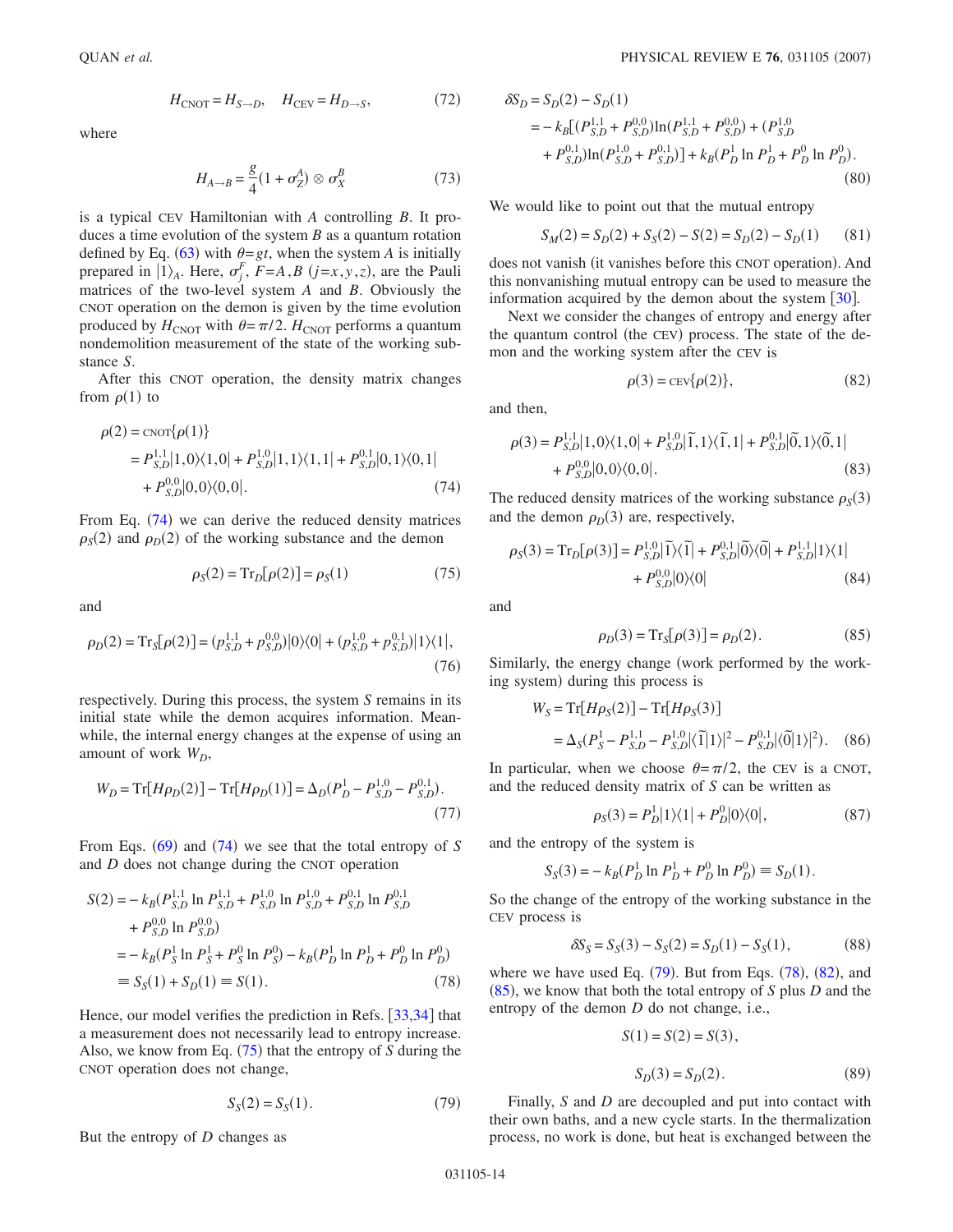heat baths and *S* and *D*. The thermalization process is an information-erasure process. This kind of zero-work erasure with a low temperature reservoir was first introduced in Ref. [[31](#page-17-16)], and studied afterwards in Ref.  $[32]$  $[32]$  $[32]$ . In the thermalization process the heat absorbed by *S* is

$$
Q_{\text{in}} = \text{Tr}[H\rho_S(1)] - \text{Tr}[H\rho_S(3)]
$$
  
=  $\Delta_S (P_{S,D}^{1,0} - P_{S,D}^{1,0} | \langle \tilde{1} | 1 \rangle |^2 - P_{S,D}^{0,1} | \langle \tilde{0} | 1 \rangle |^2),$  (90)

and the heat released by the demon *D* is

$$
Q_{\text{out}} = \text{Tr}[H\rho_D(3)] - \text{Tr}[H\rho_D(1)] = \Delta_D(P_{S,D}^{1,0} + P_{S,D}^{0,1} - P_D^1). \tag{91}
$$

Now we include the erasure of the memory of Maxwell's demon into the thermodynamic cycle, and we will show that, under certain conditions, our composite QHE is equivalent to a simple QOE.

For each cycle described above, we are now able to calculate the work *W* performed by the heat engine

<span id="page-14-0"></span>
$$
W = W_S - W_D = \Delta_S (P_{S,D}^{1,0} - P_{S,D}^{1,0} | \langle \tilde{1} | 1 \rangle |^2 - P_{S,D}^{0,1} | \langle \tilde{0} | 1 \rangle |^2) - \Delta_D (P_{S,D}^{1,0} - P_{S,D}^{1,1}).
$$
\n(92)

It can be checked that in the thermodynamic cycle  $W = Q_{\text{in}}$ −*Q*out. This is just the first law of thermodynamics. The positive-work condition can be derived from Eq. ([92](#page-14-0)),

$$
T_S \ge T_D \bigg(\frac{\Delta_D}{\Delta_S}\bigg). \tag{93}
$$

Notice that when we choose the CEV to be the special case  $\theta = \pi/2$  (i.e., a CNOT), the heat absorbed  $Q_{\text{in}}$  and positive work *W* done during a cycle can be simplified to

$$
Q_{\rm in} = \Delta_S (P_{S,D}^{1,0} - P_{S,D}^{0,1}),\tag{94}
$$

$$
W = \Delta_S (P_{S,D}^{1,0} - P_{S,D}^{0,1}) - \Delta_D (P_{S,D}^{1,0} - P_{S,D}^{1,1}),
$$
(95)

<span id="page-14-1"></span>and

$$
\eta = \frac{W}{Q_{\text{in}}} = 1 - \frac{\Delta_D}{\Delta_S} \frac{(P_{S,D}^{1,1} - P_{S,D}^{1,0})}{(P_{S,D}^{1,0} - P_{S,D}^{0,1})}.
$$
(96)

If we further assume the temperature  $T_D$  to be so low that  $\exp(-\beta_D \Delta_D) \ll 1$ , i.e., the demon is "erased" nearly to its ground state  $\rho_D(1) \approx |0_D\rangle\langle 0_D|$  (the zero-entropy "standard state" was also discussed in Refs.  $[31-33]$  $[31-33]$  $[31-33]$ ). Then the effi-ciency of our QHE, Eq. ([96](#page-14-1)), becomes

$$
\eta = 1 - \frac{\Delta_D}{\Delta_S}.\tag{97}
$$

This is the efficiency of a simple QOE cycle without Max-well's demon, as shown in Eq. ([27](#page-6-3)). Otherwise the operation efficiency in Eq.  $(96)$  $(96)$  $(96)$  is less than the efficiency of a simple QOE cycle. This is because (i) among all CEV's, the CNOT is the optimal operation to extract work, and (ii) when  $T_D$  is vanishingly small, the demon can be restored to a zeroentropy "standard state" to acquire information about the system in the most efficient way.

# **VIII. CONCLUSIONS AND REMARKS**

By defining the quantum version of basic thermodynamic processes, we study the basic properties of a QCE. To construct a QCE cycle, two preconditions about the quantum adiabatic process are required: first, all energy gaps of the working substance must change by the same ratio, such as in harmonic oscillators and infinite square well potentials. Second, the change of the ratio of the energy gaps must equal the ratio of the temperatures of the two heat baths. We find that the working efficiency for the QCE is the same as that of the classical Carnot engine though the internal energy may change in the quantum isothermal process. We also study the properties of the QOE and compare these with the classical Otto engine, and we find that the efficiency and positivework condition are the same when expressed in terms of temperatures (see Table [III](#page-7-0)). Through comparing the thermodynamic cycles of the two QHEs, we clarify the relationship between them, and we demonstrate that the QCE (QOE) cycle can be modeled as an infinite number of small QOE (QCE) cycles. We also discuss some experimentally realizable physical systems that can be used to implement our QHE. Finally, through a generalized QOE, we demonstrate that there is no violation of the second law, even when there is a Maxwell's demon. This is a prediction of Landauer's principle  $[34-38]$  $[34-38]$  $[34-38]$ .

Before concluding this paper, we want to emphasize three points. First, in our present study the working substance is always assumed to be in a thermal equilibrium state, and quantum coherence is not considered here, our study is not related with the result that the efficiency of a QHE is less than its classical counterpart  $\eta_{\Omega} \leq \eta_{\Omega}$ , as in Ref. [[28](#page-17-10)]. Second, we only consider the quasistatic process. Hence, the time intervals of these processes are infinitely long and the output power is vanishingly small. Recently, finite-time QHE cycles  $[15,39]$  $[15,39]$  $[15,39]$  $[15,39]$  (nonzero output power) and frictionlike behavior  $[16]$  $[16]$  $[16]$  of the QOE were studied, where the increase of power occurs at the expense of decreasing operation efficiency. Third, we will further extend our current study to QHE with quantum-many-body system as the working substance. In this extended case, we will consider the quantum statistical effects, e.g., the Bose-Einsten condensation, of the working substance. We believe these quantum effects will advance our understanding of the relation between quantum mechanics and thermodynamics and bring important insights into some fundamental problems in quantum thermodynamics.

## **ACKNOWLEDGMENTS**

The authors thank Dr. K. Maruyama for helpful discussions. One of the authors (F.N.) was supported in part by the US National Security Agency (NSA), Army Research Office (ARO), Laboratory of Physical Sciences (LPS), and the National Science Foundation Grant No. EIA-0130383. One of the authors (C.P.S.) was supported in part by the NSFC with Grants Nos. 90203018, 10474104, and 60433050; and the National Fundamental Research Program of China with Contracts Nos. 2001CB309310 and 2005CB724508.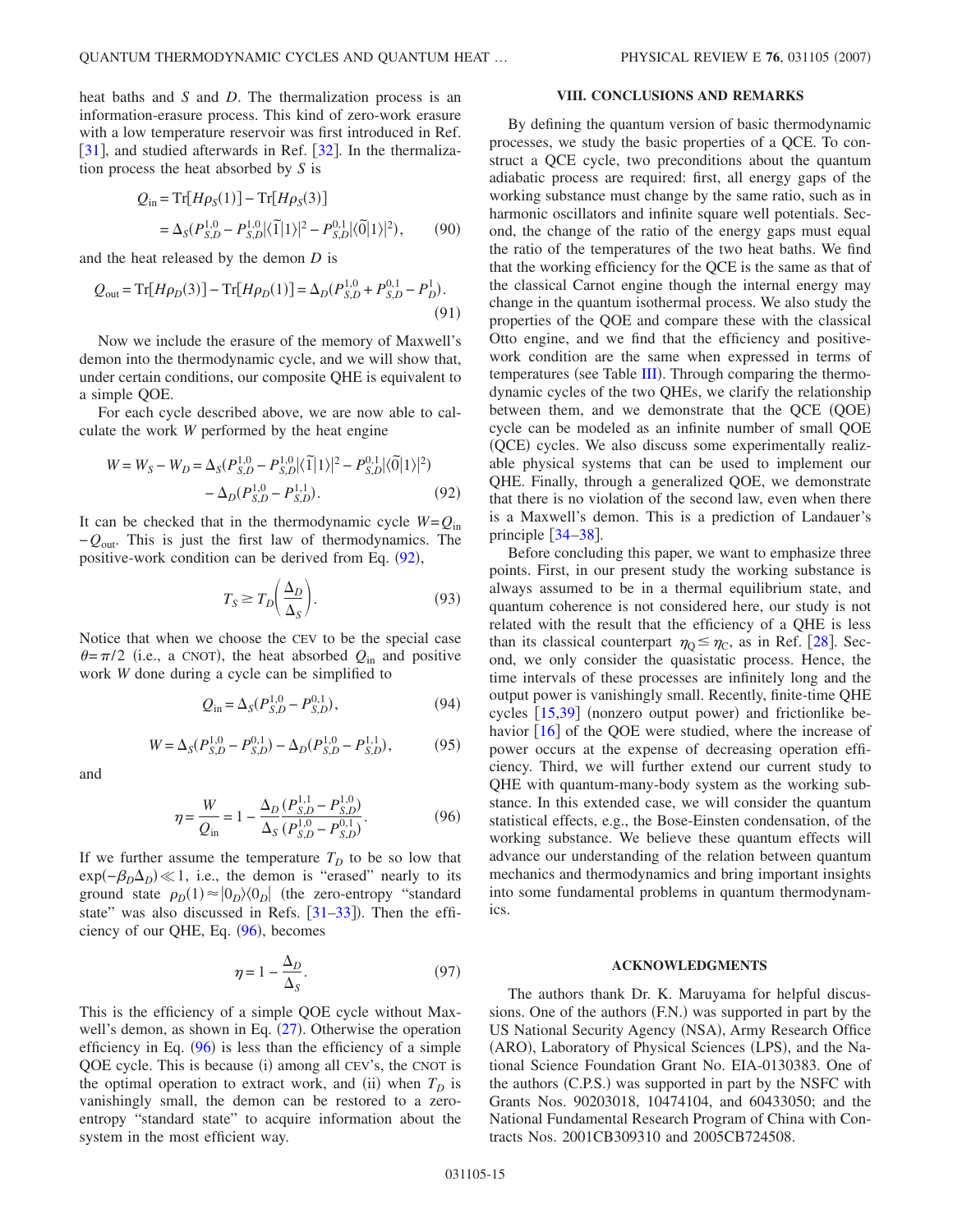# **APPENDIX A: INVARIANCE UNDER ENERGY SHIFT**

The amount of positive work  $W<sub>O</sub>$  done during a QOE cycle remains invariant under the uniform shift of all energy levels. If we shift all the energy levels  $E_n^l$  in Fig. [1,](#page-1-0)

$$
\widetilde{E}_n^l = E_n^l - \delta,\tag{A1}
$$

the amount of work done during a QOE cycle becomes

$$
\widetilde{W}_{\rm O} = \sum_n (P_n^h - \widetilde{P}_n^l)(E_n^h - \widetilde{E}_n^l),
$$

where  $\tilde{P}_n^l$  are the occupation probabilities after the energy levels are shifted. It is easy to find that the occupation probabilities  $\tilde{P}_n^l$  remain invariant under such an energy shift

$$
\widetilde{P}_n^l = e^{-(E_n^l - \delta)\beta_l} \left( \sum_n e^{-(E_n^l - \delta)\beta_l} \right)^{-1} = e^{-E_n^l \beta_l} \left( \sum_n e^{-E_n^l \beta_l} \right)^{-1} = P_n^l.
$$
\n(A2)

Thus, after the energy levels shift, the net work  $\tilde{W}_{O}$  done during a QOE cycle can be simplified to

$$
\widetilde{W}_{\mathcal{O}} = \sum_{n} (P_n^h - P_n^l)(E_n^h - E_n^l + \delta) = \sum_{n} (P_n^h - P_n^l)(E_n^h - E_n^l),
$$
\n(A3)

which is just the net work  $W<sub>O</sub>$  done by the working system during a QOE cycle before the level shift. Similarly we can prove that *W*<sup>O</sup> remains invariant under the shift  $\tilde{E}_n^h = E_n^h - \delta$ .

Following the same way we can prove that other properties of the QHE, such as operation efficiency and positive work conditions, are invariant under uniform shift of all energy levels as well. Hence, we can simply assume the eigenenergy of the ground state to be zero  $E_0^h = E_0^l = 0$ . This energy shift is convenient for our discussion about QHE later. This result can be easily generalized to any QCE cycle, because in Sec. V, we demonstrate that a QCE can be modelled as an infinite number of small QOE cycles.

# **APPENDIX B: INTERNAL ENERGY OF THE WORKING SUBSTANCE IN QUANTUM ISOTHERMAL PROCESSES**

The internal energy of a system is

$$
U(i) = \operatorname{Tr}[\rho(i)H(i)].
$$
 (B1)

In an isothermal expansion process, all energy levels change in the same ratio

$$
E_n \to \zeta E_n, \quad n = 0, 1, 2, \ldots ,
$$

where  $\zeta$  is the ratio of energy levels and  $0 < \zeta < 1$ . When the energy levels change, the internal energy of the system can be rewritten as

$$
U(\zeta) = \sum_{n} \frac{\zeta E_n}{Z(\zeta)} \exp(-\beta_h \zeta E_n), \tag{B2}
$$

 $Z(\zeta) = \sum_{n} \exp(-\beta_n \zeta E_n)$  $(B3)$ 

<span id="page-15-0"></span>is the partition function. To test whether the internal energy of the system is invariant under the change of energy levels, we take the derivative

$$
\frac{dU(\zeta)}{d\zeta} = \sum_{n} \frac{E_n}{Z(\zeta)} (1 - \zeta \beta_h E_n) \exp(-\beta_h \zeta E_n)
$$

$$
+ \zeta \beta_h \left( \sum_{n} \frac{E_n}{Z(\zeta)} \exp(-\beta_h \zeta E_n) \right)^2.
$$
(B4)

For two-level systems, there is only one term in the sum over *n*, because we assume the eigenenergy of the ground state to be zero. Thus Eq.  $(B4)$  $(B4)$  $(B4)$  can be simplified as

$$
\frac{dU(\zeta)}{d\zeta} = \frac{E_e}{Z(\zeta)} \exp(-\beta_h \zeta E_e) \left(1 - \frac{\zeta \beta_h E_e}{Z(\zeta)}\right),\tag{B5}
$$

<span id="page-15-1"></span>where  $E_e$  is the eigenenergy of the excited state of the two-level system. The RHS of Eq. ([B5](#page-15-1)) is obviously nonzero.

For a harmonic oscillator with the eigenfrequency  $\omega$ , we assume the eigenenergy of the ground state to be zero (neglecting the ground-state energy  $\hbar \omega/2$ , then Eq. ([B4](#page-15-0)) can be simplified to

<span id="page-15-2"></span>
$$
\frac{dU(\zeta)}{d\zeta} = -\left(\frac{\hbar\omega(\beta_h\zeta\hbar\omega - 1)}{\exp(\beta_h\zeta\hbar\omega) - 1}\right) - \beta_h\zeta\left(\frac{\hbar\omega}{\exp(\beta_h\zeta\hbar\omega) - 1}\right)^2.
$$
\n(B6)

The RHS of Eq.  $(B6)$  $(B6)$  $(B6)$  is obviously nonzero.

<span id="page-15-3"></span>For a particle confined in an infinite square potential, *En*  $=\gamma n^2$ , where  $\gamma$  has been defined in Eq. ([58](#page-10-0)). Then Eq. ([B4](#page-15-0)) can be simplified to

$$
\frac{dU(\zeta)}{d\zeta} = \sum_{n} \frac{\gamma n^2 - \beta_h \zeta \gamma^2 n^4}{Z(\zeta)} \exp(-\beta_h \zeta \gamma n^2) + \beta_h \zeta \left(\sum_{n} \frac{\gamma n^2}{Z(\zeta)} \exp(-\beta_h \zeta \gamma n^2)\right)^2, \quad (B7)
$$

where

$$
Z(\zeta) = \sum_{n} \exp(-\beta_h \zeta \gamma n^2)
$$
 (B8)

is the partition function. We make an approximation

$$
Z(\zeta) \approx \int_0^\infty \exp(-\beta_h \zeta \gamma n^2) dn = \frac{1}{2} \sqrt{\frac{\pi}{\beta_h \zeta \gamma}},
$$
 (B9)

<span id="page-15-4"></span>and then Eq.  $(B7)$  $(B7)$  $(B7)$  can be simplified to

$$
\frac{dU(\zeta)}{d\zeta} = 0.
$$
 (B10)

The RHS of Eq. ([B10](#page-15-4)) is zero. Hence, we conclude that in an isothermal process, the derivation of the internal energy over the energy levels in Eq.  $(B4)$  $(B4)$  $(B4)$  is not always zero. Accordingly, the internal energy of the system may vary with the change of the energy levels.

where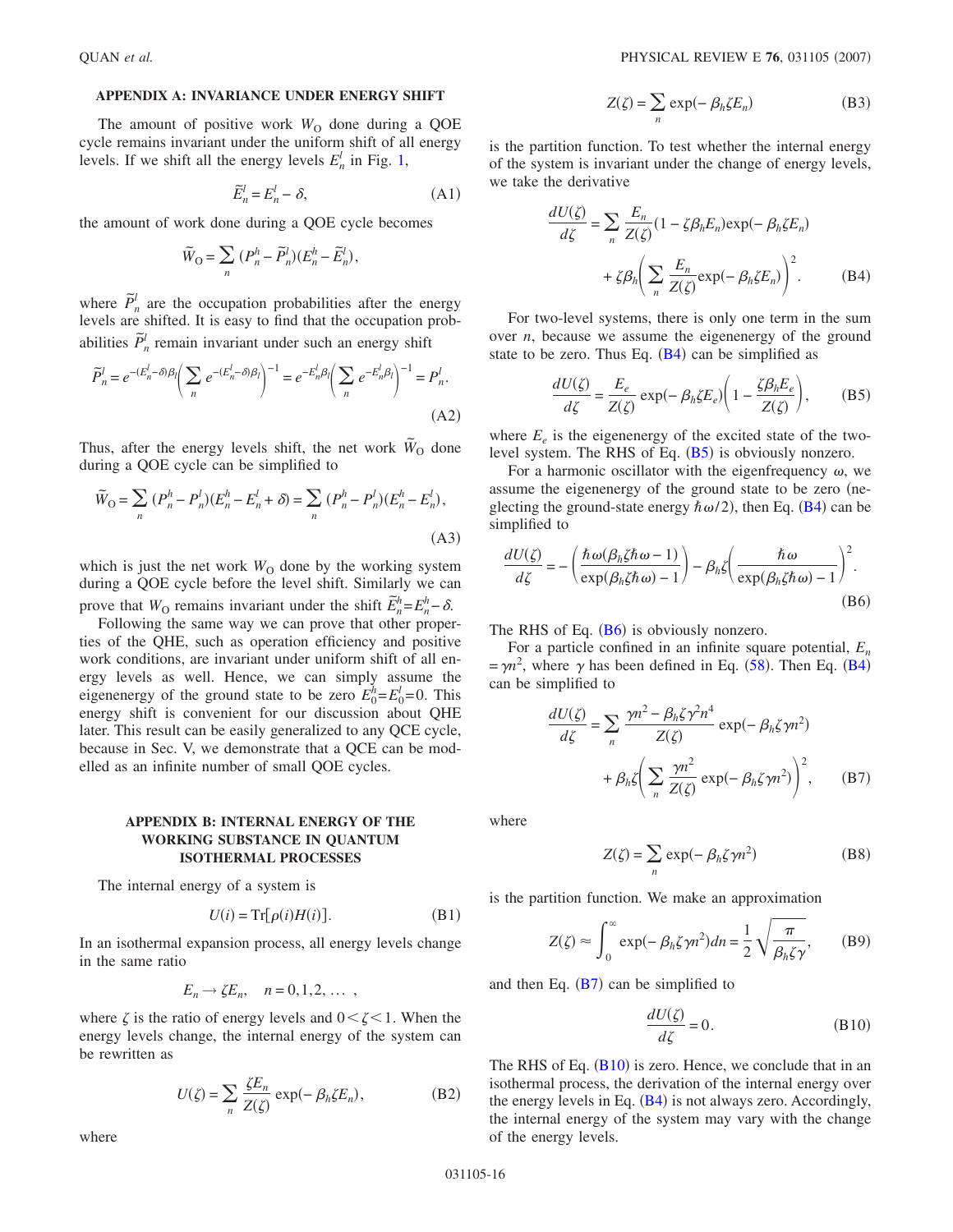# **APPENDIX C: THERMODYNAMIC REVERSIBILITY OF AN INFINITE NUMBER OF INFINITESIMAL QUANTUM ISOTHERMAL PROCESSES**

We consider a two-level system interacting with a heat bath. The temperature of the heat bath is well controlled so that the two-level system is always in thermal equilibrium with the heat bath. Now let us calculate the entropy (von Neumann entropy) increase in the two-level system and the entropy (thermodynamic entropy) decrease in the heat bath. We assume the two-level system initially in thermal equilibrium with a heat bath at the temperature  $T_h^1$  [see Eq. ([40](#page-8-7)) and Fig[.6](#page-8-4)], and finally the temperature of the heat bath is controlled to increase to  $T<sub>h</sub>$  (see Fig. [6](#page-8-4)). The entropy of the initial state of the system at  $A'$  (see Fig. [6](#page-8-4)) is

$$
S_{\text{TLS}}(A') = -k_B \{\Lambda'_{\perp} \exp(-\Delta_h \beta'_h) \times \ln[\Lambda'_{\perp} \exp(-\Delta_h \beta'_h)] + \Lambda'_{\perp} \ln \Lambda'_{\perp} \}
$$

$$
= \frac{\Delta_h}{T'_h} \Lambda'_+ - k_B \ln[\Lambda'_+ \exp(\Delta_h \beta'_h)], \qquad (C1)
$$

where  $\beta'_h = 1/(k_B T_h^1)$  and

$$
\Lambda_{\pm}' = \frac{1}{1 + \exp(\pm \Delta_h \beta_h')} ,
$$
  

$$
\Lambda_{\pm} = \frac{1}{1 + \exp(\pm \Delta_h \beta_h)} .
$$
 (C2)

Similarly, we obtain that the entropy of the final state of the two-level system at  $B'$  (see Fig. [6](#page-8-4)) is

$$
S_{\text{TLS}}(B') = \frac{\Delta_h}{T_h} \Lambda_+ - k_B \ln[\Lambda_+ \exp(\Delta_h \beta_h)].
$$
 (C3)

So the entropy increase of the two-level system in the infinite number of infinitesimal quantum isothermal processes *A*  $\rightarrow$  *B'* in Fig. [6](#page-8-4)) is

<span id="page-16-17"></span>
$$
dS_{\text{TLS}} = S_{\text{TLS}}(B') - S_{\text{TLS}}(A')
$$
  
= 
$$
\frac{\Delta_h}{T_h} \Lambda_+ - k_B \ln[\Lambda_+ \exp(\Delta_h \beta_h)]
$$
  

$$
- \left(\frac{\Delta_h}{T_h^1} \Lambda_+' - k_B \ln[\Lambda_+' \exp(\Delta_h \beta_h')] \right).
$$
 (C4)

Next we calculate the entropy decrease of the heat bath in the same process. The thermodynamic entropy decrease of the heat bath due to its coupling to the two-level system can be expressed as

<span id="page-16-16"></span>
$$
dS_{\text{Bath}} = \int_{T_h^1}^{T_h} \frac{\Delta_h dp_e}{T} = k_B \int_{T_h^1}^{T_h} \left[ (\Lambda_+) \left( \frac{\Delta_h}{k_B} \right)^2 - (\Lambda_+)^2 \left( \frac{\Delta_h}{k_B} \right)^2 \right] \frac{dT}{T}.
$$
 (C5)

We apply the transformation

$$
T = \frac{\Delta_h}{k_B \ln t},
$$
  

$$
dT = \frac{\Delta_h}{k_B} \left( -\frac{1}{\ln^2 t} \right) \frac{dt}{t}.
$$
 (C6)

<span id="page-16-18"></span>

Under this transformation 
$$
dS_{\text{Bath}}(CS)
$$
 can be further given as  
\n
$$
dS_{\text{Bath}} = k_B \left[ \left. \left( \frac{\ln t}{1+t} \right) \right| \begin{array}{l} \exp(\Delta_h \beta_h) \\ \exp(\Delta_h \beta'_h) \end{array} - \ln \left( \frac{t}{1+t} \right) \Big| \begin{array}{l} \exp(\Delta_h \beta_h) \\ \exp(\Delta_h \beta'_h) \end{array} \right]
$$
\n
$$
= \frac{\Delta_h}{T_h} \Lambda_+ - k_B \ln [\Lambda_+ \exp(\Delta_h \beta'_h)]
$$
\n
$$
- \left( \frac{\Delta_h}{T_h'} \Lambda_+' - k_B \ln \Lambda_+' \exp(\Delta_h \beta'_h) \right). \tag{C7}
$$

From Eqs. ([C4](#page-16-17)) and ([C7](#page-16-18)) we can see that  $dS_{\text{Bath}} = dS_{\text{TLS}}$ , i.e., the entropy decrease in the bath is equal to the entropy increase in the two-level system. Thus we have proved that the total entropy is conserved in these infinite number of infinitesimal quantum isothermal processes, and these processes are thermodynamically reversible.

- <span id="page-16-0"></span>1 H. E. D. Scovil and E. O. Schulz-DuBois, Phys. Rev. Lett. **2**, 262 (1959).
- <span id="page-16-1"></span>[2] J. E. Geusic, E. O. Schulz-DuBois, and H. E. D. Scovil, Phys. Rev. 156, 343 (1967).
- <span id="page-16-2"></span>[3] T. D. Kieu, Eur. Phys. J. D 39, 115 (2006).
- <span id="page-16-3"></span>[4] T. D. Kieu, Phys. Rev. Lett. 93, 140403 (2004).
- <span id="page-16-4"></span>[5] M. O. Scully, M. Suhail Zubairy, G. S. Agarwal, and H. Walther, Science 299, 862 (2003).
- <span id="page-16-5"></span>6 H. T. Quan, P. Zhang, and C. P. Sun, Phys. Rev. E **73**, 036122  $(2006).$
- <span id="page-16-11"></span>[7] C. M. Bender, D. C. Brody, and B. K. Meister, Proc. R. Soc. London, Ser. A **458**, 1519 (2002).
- <span id="page-16-12"></span>8 C. M. Bender, D. C. Brody, and B. K. Meister, J. Phys. A **33**,

<span id="page-16-8"></span>4427 (2000); K. Bhattacharyya and S. Mukhopadhyay, *ibid.* 34, 1529 (2001).

- <span id="page-16-9"></span>9 Y. V. Rostovtsev, A. B. Matsko, N. Nayak, M. S. Zubairy, and M. O. Scully, Phys. Rev. A **67**, 053811 (2003).
- <span id="page-16-10"></span>[10] T. Opatrny and M. O. Scully, Fortschr. Phys. 50, 657 (2002).
- <span id="page-16-15"></span>[11] M. H. Lee, Am. J. Phys. 69, 874 (2001).
- <span id="page-16-13"></span>12 J. Arnaud, L. Chusseau, and F. Philippe, Eur. J. Phys. **23**, 489  $(2002).$
- <span id="page-16-14"></span>[13] J. Arnaud, L. Chusseau, and F. Philippe, e-print arXiv:quantph/0211072.
- <span id="page-16-6"></span>[14] F. Tonner and G. Mahler, Fortschr. Phys. 54, 939 (2006); Phys. Rev. E 72, 066118 (2005).
- <span id="page-16-7"></span>[15] E. Geva and R. Kosloff, J. Chem. Phys. **96**, 3054 (1992); **97**,